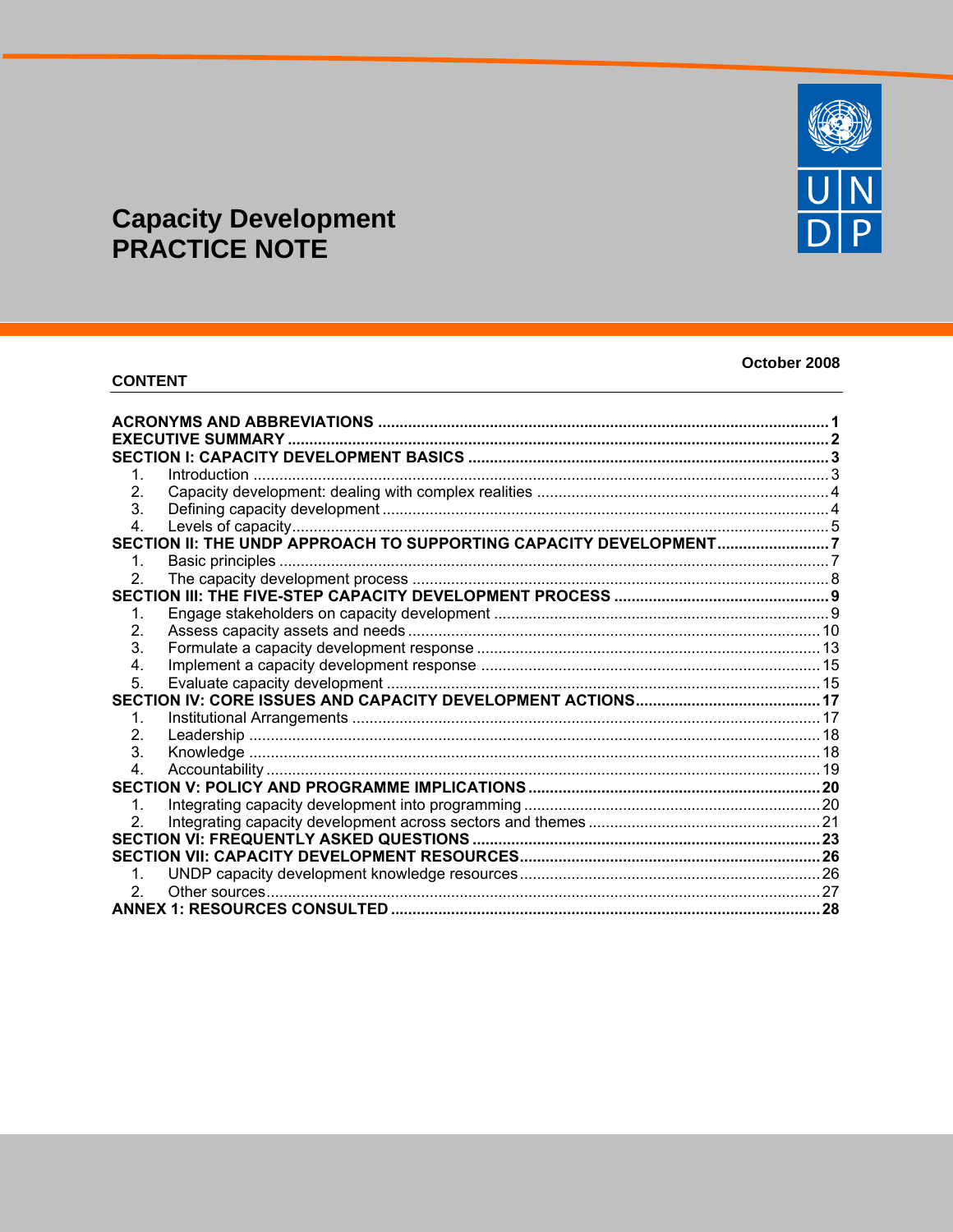# <span id="page-1-0"></span>**ACRONYMS AND ABBREVIATIONS**

| <b>BDP</b>   | <b>Bureau for Development Policy</b>                          |
|--------------|---------------------------------------------------------------|
| CCA          | <b>Common Country Assessment</b>                              |
| <b>CDG</b>   | <b>Capacity Development Group</b>                             |
| <b>DAC</b>   | <b>Development Assistance Committee</b>                       |
| MDG          | <b>Millennium Development Goal</b>                            |
| <b>NEPAD</b> | <b>New Partnership for Africa's Development</b>               |
| <b>OECD</b>  | <b>Organisation for Economic Co-operation and Development</b> |
| TCPR         | <b>Triennial Comprehensive Policy Review</b>                  |
| UN           | <b>United Nations</b>                                         |
| <b>UNDAF</b> | <b>United Nations Development Assistance Framework</b>        |
| <b>UNDG</b>  | <b>United Nations Development Group</b>                       |
| <b>UNDP</b>  | <b>United Nations Development Programme</b>                   |

#### **Acknowledgments**

This practice note is the result of a team effort, both in defining the conceptual framework that the note presents, and in its drafting over time. It derives from further refinement and evolution of the conceptual analysis and case evidence presented by UNDP over the years under a number of institutional initiatives including 'Reforming Technical Cooperation (RTC)'. A broad spectrum of development practitioners, including government partners, representatives from civil society organizations, donors and the UN system, provided inputs through policy and programme dialogues on capacity development at country, regional and global levels. Kanni Wignaraja and LaraYocarini wrote the final version of this note. Special mention is made of contributions by Abla Amawi, Niloy Banerjee, Jennifer Colville, Dafina Gercheva, Tsegaye Lemma, Ndey Isatou Njie, Thomas Eriksson and Thomas Theisohn. Case studies from the regions, whose lessons are summarized in this note, were provided by regional Capacity Development Teams.

# **Contact Information:** Editor: Kanni Wignaraja, kanni.wignaraja@undp.org Website: www.capacity.undp.org

© 2008 United Nations Development Programme 304 East 45<sup>th</sup> Street New York, NY 10017 USA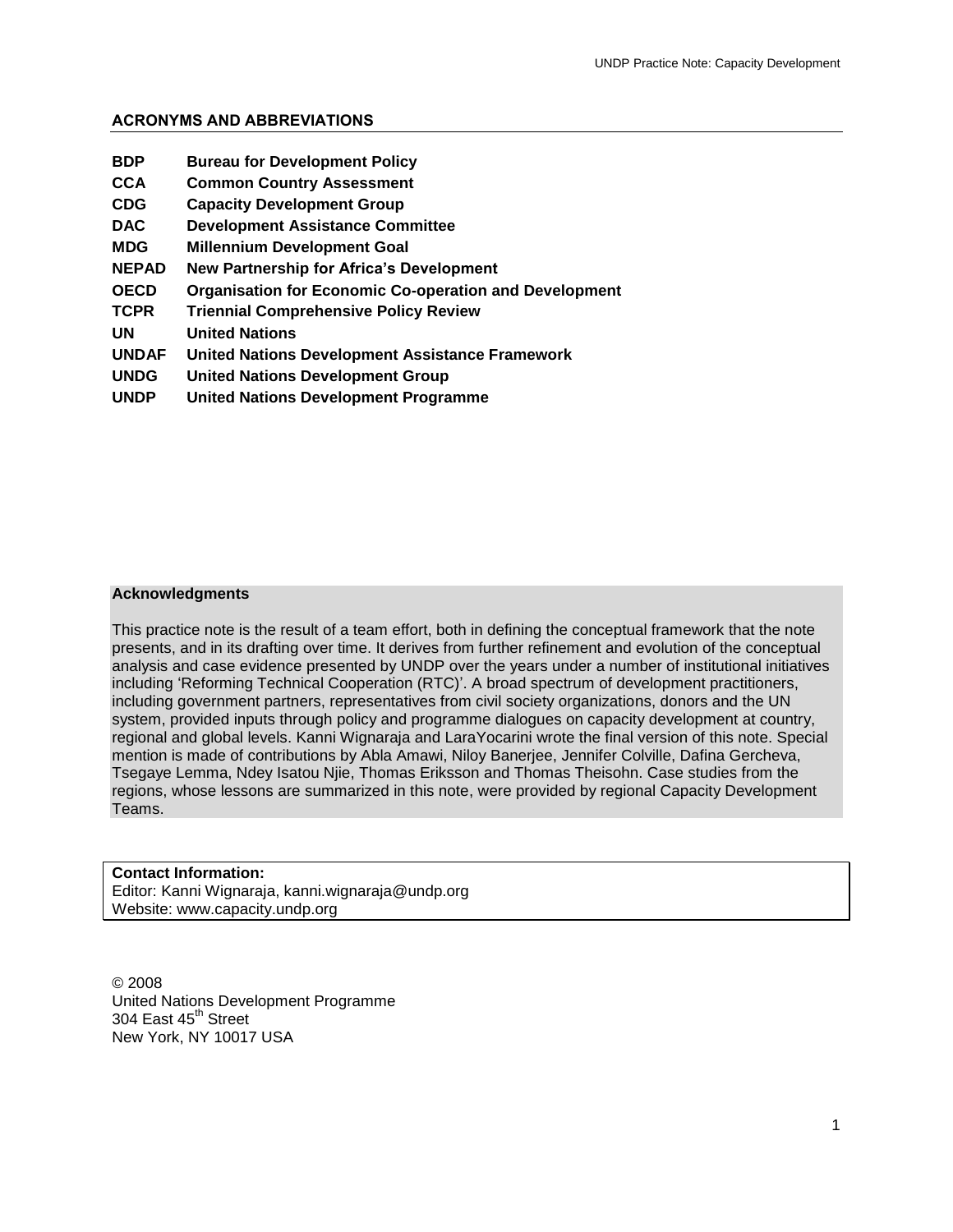#### <span id="page-2-0"></span>**EXECUTIVE SUMMARY**

The achievement of the Millennium Development Goals and other international and national development targets hinges on capacities of individuals, organizations and societies to transform, in order to reach their development objectives. While financial resources, including official development assistance, are vital to success, they are not sufficient to promote human development in a sustainable manner. Without supportive strategies, policies, laws and procedures, well-functioning organizations and educated and skilled people, countries lack the foundation needed to plan, implement and review their national and local development strategies.

Capacity development helps to strengthen and sustain this foundation. UNDP defines it as the process through which individuals, organizations and societies obtain, strengthen and maintain the capabilities to set and achieve their own development objectives over time. It is the 'how' of making development work better and is at the heart of UNDP's mandate and functions. The UNDP Strategic Plan 2008–2011 (UNDP, 2008c) positions capacity development as the organization's overarching service to programme countries. The 2007 UN Triennial Comprehensive Policy Review (United Nations, 2007) demands an effective and common approach to capacity development from the United Nations development system. An increasing number of national development strategies also emphasize that capacity development is essential for a country's successful development.

This practice note introduces UNDP staff and other development practitioners to the UNDP approach to supporting capacity development. This approach is rigorous yet flexible, and can be adapted to suit different contexts and needs. It builds on a rich body of papers, case studies, methods and tools that UNDP has developed over the years. It is also underpinned by an analysis of what works and what doesn't for capacity development, based on examples and evidence from UNDP and a large number of national and international development partners.

The note provides a common point of reference for UNDP staff and national and international partners supporting national capacity development. Related documents include the UNDP Practice Note on Capacity Assessment (UNDP, 2008a), the capacity development services brochure Supporting Capacity Development: the UNDP Approach (UNDP, 2008b), the UN Development Group (UNDG) Position Statement on Capacity Development (UNDG, 2006), and the OECD/DAC 'good practice' paper on capacity development (OECD/DAC, 2006), to which UNDP contributed.

Section I of the note introduces the key concepts underlying the UNDP approach to supporting capacity development. It discusses the three levels of capacity and distinguishes between technical and functional capacities. Section II presents the basic principles underlying the UNDP approach to supporting capacity development and introduces the five steps of the capacity development process. Section III discusses each of the five steps in more detail. Section IV looks at the four core capacity development issues that UNDP prioritizes, which are key to the development and retention of capacity across sectors and themes. Section V explores some policy and programme implications for UNDP, including what it takes to programme for capacity development and to incorporate it in sector and thematic initiatives. Section VI answers some frequently asked questions on capacity development.

References to additional resources on capacity development, both from UNDP and others, are included throughout the note and in Section VII.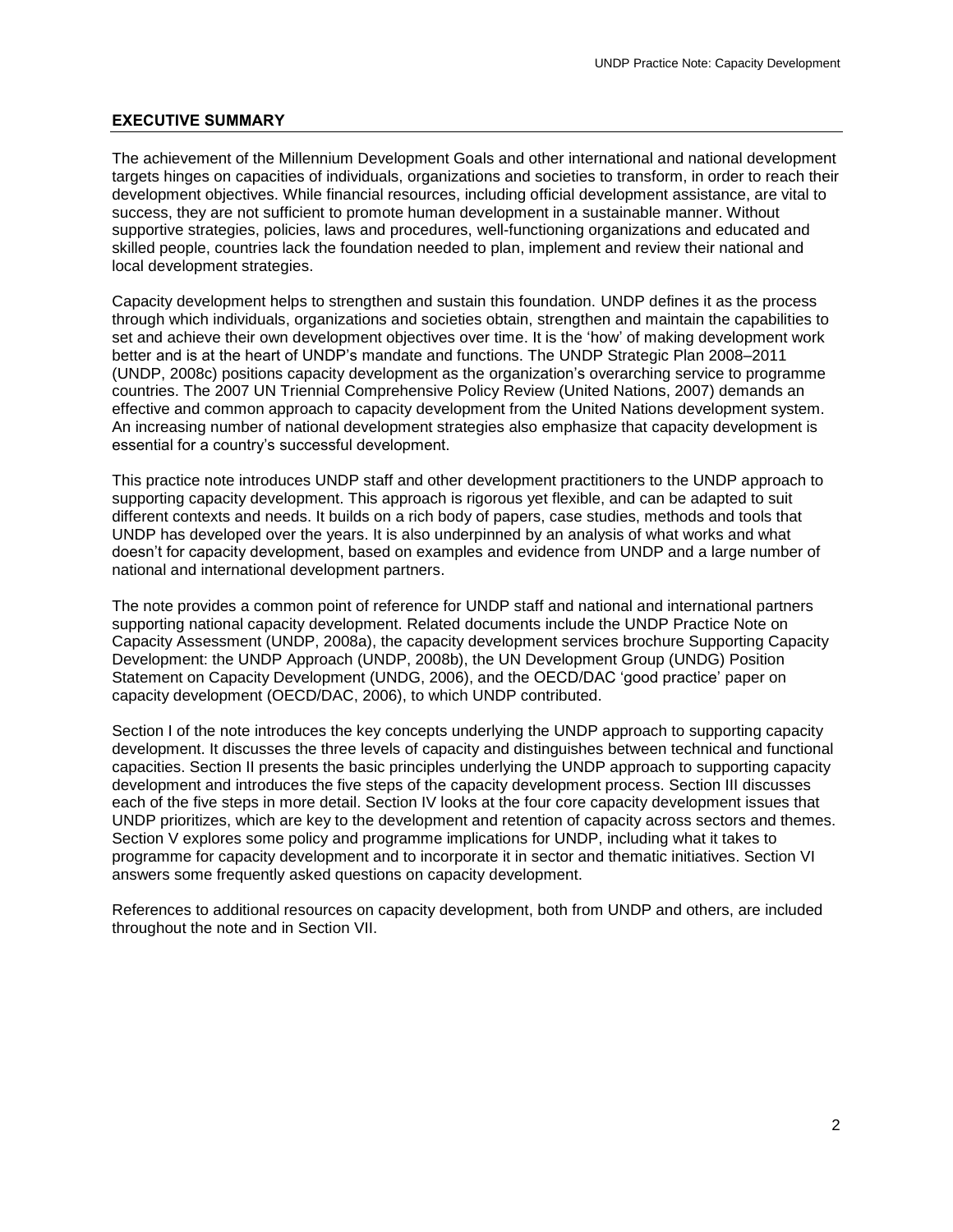#### <span id="page-3-0"></span>**SECTION I: CAPACITY DEVELOPMENT BASICS**

*…[C]apacity development is much more than supporting training programmes and the use of national expertise – these are necessary and on the rise, but we must include response and support strategies for accountable leadership, investments in long-term education and learning, strengthened public systems and voice mechanisms between citizen and state and institutional reform that ensures a responsive public and private sector that manages and delivers services to those who need them most.* 

*… [I]t is our collective responsibility and response to capacity development that gives meaning and shape to the principle of national ownership, and translates it into more sustainable and meaningful development outcomes.* 

> *UNDP on behalf of the UNDG Executive Committee. 11 July 2007 ECOSOC Operational Activities Segment.*

#### <span id="page-3-1"></span>**1. Introduction**

The achievement of the Millennium Development Goals and other international and national development targets hinges on capacities of individuals, organizations and societies to transform, in order to reach their development objectives. Reviews of development effectiveness<sup>1</sup> invariably show that the development of capacity is one of the most critical issues for countries and development partners alike. The reports of the UN Millennium Project (United Nations, 2000) and the Commission for Africa (2005) reach a similar conclusion: while financial resources, including official development assistance, are vital to success, they are not sufficient to promote human development in a sustainable manner. Without supportive strategies, policies, laws and procedures, well-functioning organizations and educated and skilled people, countries lack the foundation needed to plan, implement and review their national and local development strategies.

Capacity development helps to strengthen and sustain this foundation. It is the 'how' of making development work better and is at the heart of UNDP's mandate and functions.

The UNDP Strategic Plan 2008–2011 (UNDP, 2008c) positions capacity development as the organization's overarching service to programme countries. The Strategic Plan is framed by the 2007 UN Triennial Comprehensive Policy Review (TCPR) (United Nations, 2007) that states 'capacity development and ownership of national development strategies are essential for the achievement of internationally agreed development goals, including the Millennium Development Goals'. It calls upon 'United Nations organizations to provide further support to the efforts of developing countries to establish and/or maintain effective national institutions and to support the implementation and, as necessary, the devising of national strategies for capacity-building<sup>2</sup>.' Within the context of the wider UN system, a number of key documents call for a unified approach at the country level in advocating for and taking action on capacity development. These documents include the UN Development Group (UNDG) Position Statement on Capacity Development (UNDG, 2006), the UNDG Capacity Assessment Methodology (UNDG, 2008) and the United Nations Development Assistance Framework (UNDAF) and Common Country Assessment (CCA) Guidelines (UNDG, 2007). An increasing number of national development strategies also emphasize that capacity development is essential for a country's successful development and requires adequate and long-term resources.

 $\overline{a}$ 

<sup>1</sup> For example: Berg (1993); Browne (2002); Fukuda-Parr et al. (2002); Lopes and Theisohn (2003); and OECD/DAC (2006).

 $2$  United Nations (2007), Paragraphs 27-32.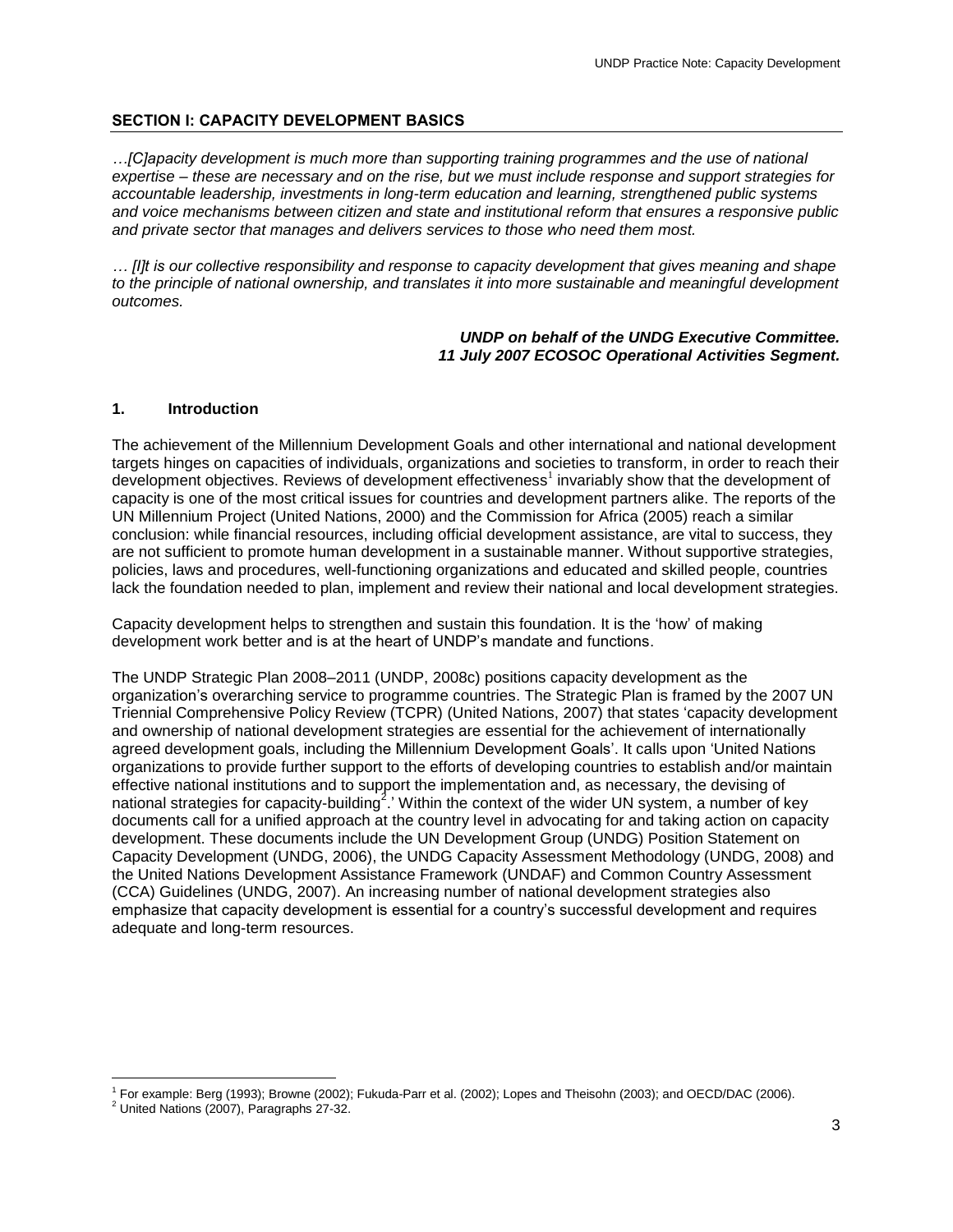# <span id="page-4-0"></span>**2. Capacity development: dealing with complex realities**

Efforts to strengthen skills, processes and systems do not produce sustainable results if they fail to address the inherently political and complex realities of the situation and deal with the question of 'winners and losers'. Capacity development, whether intentional or not, can lead to shifts in roles and responsibilities. These can unsettle vested interests and established power structures and require changes in behaviour, norms and values. To be effective, supporting capacity development therefore requires us to create appropriate political and social incentives and mobilize strong political ownership and commitment.

This commitment often emerges from pressures for better government, new economic opportunities or social changes. This implies that timing is everything. Windows of opportunity for change tend to open and close with changes in leadership, shifts in priorities and resource commitments. Investing in capacity is therefore often about managing trade-offs. On the one hand, there are 'quick wins' with smaller but immediate returns that can help ensure political support for long-term capacity investments. On the other hand, there are initiatives that can promote broader change but that have longer gestation periods and are harder to 'sell', such as tertiary education or language policy reform. The balance can shift towards longer term investments through effective and continued participation, public access to information and civic engagement on the capacity development agenda. Such participation can also strengthen governance processes, which in turn lead to stronger participation.

Development cooperation can facilitate and support local change processes but if it is not carefully managed, it can end up undermining ownership and capacity. For example, the UN system's evaluation of the international response to the 2004 tsunami in Asia found that this response had often sidelined existing national and local capacities and had in some cases even depleted them. This reflects the broader challenges of aid dynamics. Each side of the development 'partnership' brings its own ideological and political preconceptions to the table. And, although stated objectives are often more or less shared, they are based on misperceptions, vested interests and power differences that hamper a balanced relationship. National ownership is grounded in priorities that are nationally determined, with leadership on national strategies, development decisions and choices.

Today there is a strong focus on improving aid practices so that they are more supportive of capacity development. This is motivated by the Paris Declaration on Aid Effectiveness (High Level Forum, 2005). Efforts are made to harmonize and align external support, and to identify roles, approaches and delivery systems through which external partners can contribute to capacity development processes that are driven from the inside. The role of external partners will be increasingly re-cast as facilitators rather than interveners.

# <span id="page-4-1"></span>**3. Defining capacity development**

UNDP defines capacity development as 'the process through which individuals, organizations and societies obtain, strengthen and maintain the capabilities to set and achieve their own development objectives over time'.

Over the past ten years, the development literature and inter-governmental agreements have often used the terms capacity development and capacity building interchangeably (see Box 1 below). Although the two are related, they have different connotations. It is therefore important to clarify the meaning of each concept so that they can be used as appropriate to a given situation.

UNDP prefers to use the term capacity development, which is more comprehensive, since this best reflects its approach. This approach is premised on the fact that there are some capacities that exist in every context. It uses this existing base of capacities as its starting point and then supports national efforts to enhance and retain them. This is a process of transformation from the inside, based on nationally determined priorities, policies and desired results. It encompasses areas where new capacities have to be introduced and hence, the building of new capacity is also supported.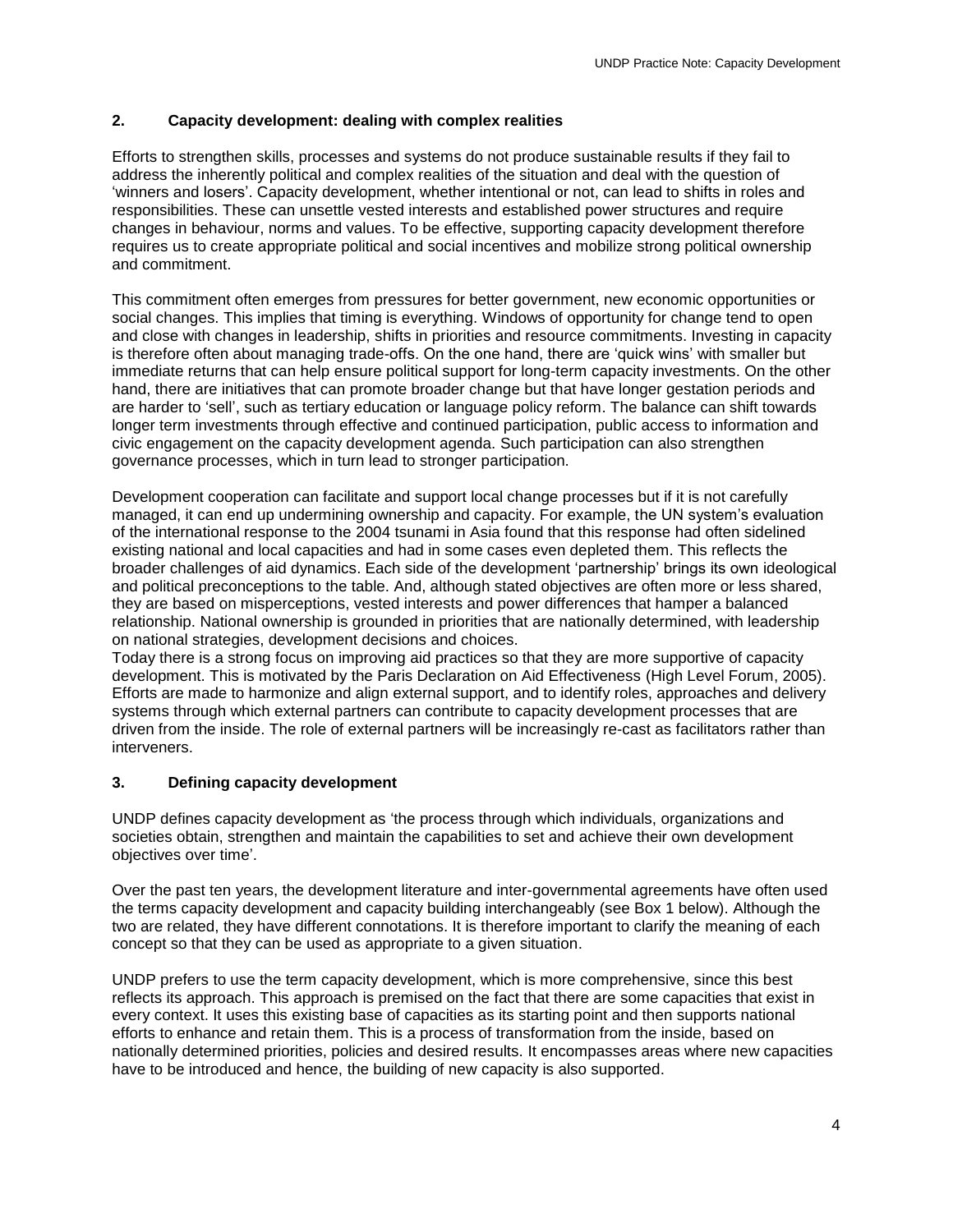#### **Box 1: Capacity development or capacity building?**

- Capacity development commonly refers to the process of creating and building capacities and their (subsequent) use, management and retention. This process is driven from the inside and starts from existing national capacity assets.
- Capacity building commonly refers to a process that supports only the initial stages of building or creating  $\bullet$ capacities and alludes to an assumption that there are no existing capacities to start from. It is therefore less comprehensive than capacity development. The OECD/DAC writes that capacity building 'suggests a process starting with a plain surface and involving the step-by-step erection of a new structure, based on a preconceived design. Experience suggests that capacity is not successfully enhanced in this way.' Capacity building can be relevant to crisis or immediate post-conflict situations where existing capacity has largely been lost due to capacity destruction or capacity flight. and the control of the control of the control of the control of the control of the control of the control of the

Perceptions or concerns about performance tend to provide the entry point for thinking about capacity development. This works both ways: underperformance is associated with inadequate capacity, and performance is associated with adequate and efficiently used capacity. Having some capacity does not automatically mean that performance improves, or that better results are achieved. To illustrate: the engine of a bus may have all the components needed to run smoothly, but the bus would still sit idle without fuel and a driver. By the same token, some capacities may be in place, but without appropriate incentives and resources, they cannot be put into high gear and in motion towards the desired development destination.

There is often a time lag between capacity development support, the emergence of new or stronger capacities and performance improvements. The building of individual skills may take many years; societal transformation may take generations. Capacity development should therefore be seen as a long-term process, whose outcomes may not evolve in a controlled and linear way.

#### <span id="page-5-0"></span>**4. Levels of capacity**

The UNDP definition of capacity development reflects the viewpoint that capacity resides within individuals, as well as at the level of organizations and within the enabling environment. In the literature on capacity development, these three levels are sometimes referred to differently. For example, the organizational level is occasionally called the institutional level and the enabling environment is sometimes called the institutional or societal level<sup>3</sup>.

These differences in language can reflect nuances in how capacity is understood, but they do not challenge the idea that capacity exists at different levels, which form an integrated system. This interrelatedness implies that any effort to assess or develop capacity necessarily needs to take into account capacity at each level, otherwise it becomes skewed or ineffective. For example, a department head may have sufficient capacities to run her department, but she may be unable to meet its output targets if procedures and processes for working with other departments are lacking. Often attention also needs to be paid to global trends and new developments that may influence the need for and deployment of capacities, such as migration patterns or new international trade agreements.

The three levels of capacity are the following:

 $\overline{a}$ 

The **enabling environment** is the term used to describe the broader system within which individuals and organizations function and one that facilitates or hampers their existence and performance. This level of capacity is not easy to grasp tangibly, but it is central to the understanding of capacity issues.

<sup>&</sup>lt;sup>3</sup> North (1990) defines organizations as 'made up of groups of individuals bound together by some common purpose to achieve certain objectives. Organizations include political bodies (political parties, the Senate, a city council, regulatory bodies), economic bodies (firms, trade unions, family farms, cooperatives), social bodies (churches, clubs, athletic associations), educational bodies (schools, universities, vocational training centers).' North distinguishes organizations and institutions by stating that an institution constitutes 'humanly devised constraints that structure human interaction. They are made up of formal constraints (rules, laws, constitutions), informal constraints (norms of behavior, conventions, and self imposed codes of conduct), and their enforcement characteristics.' UNDP has chosen to use the term 'organization' to refer specifically to an entity, and 'enabling environment' to indicate the system beyond the single organization, which comprises more than institutions.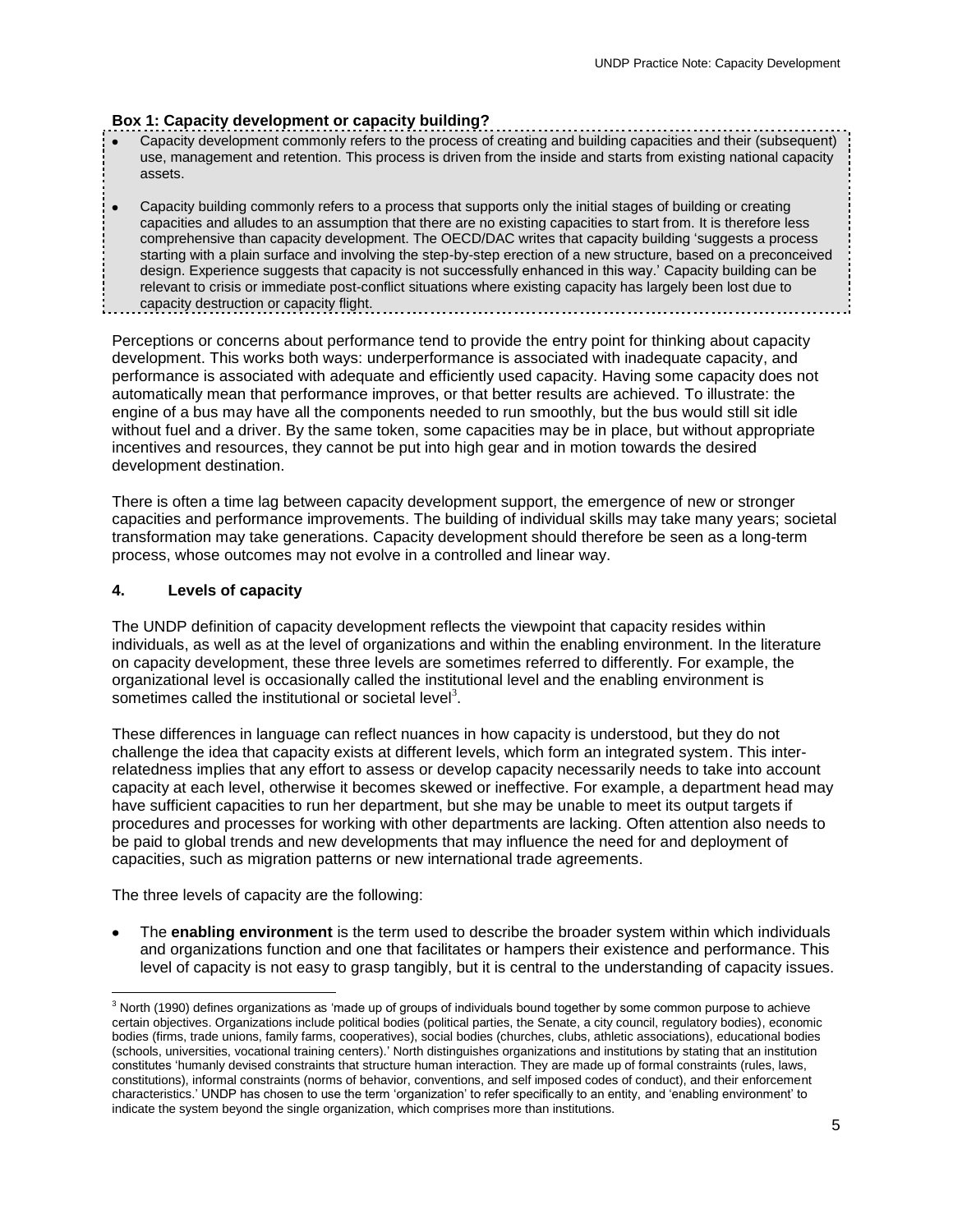They determine the 'rules of the game' for interaction between and among organizations. Capacities at the level of the enabling environment include policies, legislation, power relations and social norms, all of which govern the mandates, priorities, modes of operation and civic engagement across different parts of society.

- The **organizational level** of capacity comprises the internal policies, arrangements, procedures and frameworks that allow an organization to operate and deliver on its mandate, and that enable the coming together of individual capacities to work together and achieve goals. If these exist, are wellresourced and well-aligned, the capability of an organization to perform will be greater than that of the sum of its parts.
- The **individual level**, at which capacity refers to the skills, experience and knowledge that are vested in people. Each person is endowed with a mix of capacities that allows them to perform, whether at home, at work or in society at large. Some of these are acquired through formal training and education, others through learning by doing and experience.

As shown in Figure 1, the three levels of capacity are mutually interactive and each level influences the other through complex co-dependency relationships.



#### **Figure 1. Levels of capacity: a systemic approach**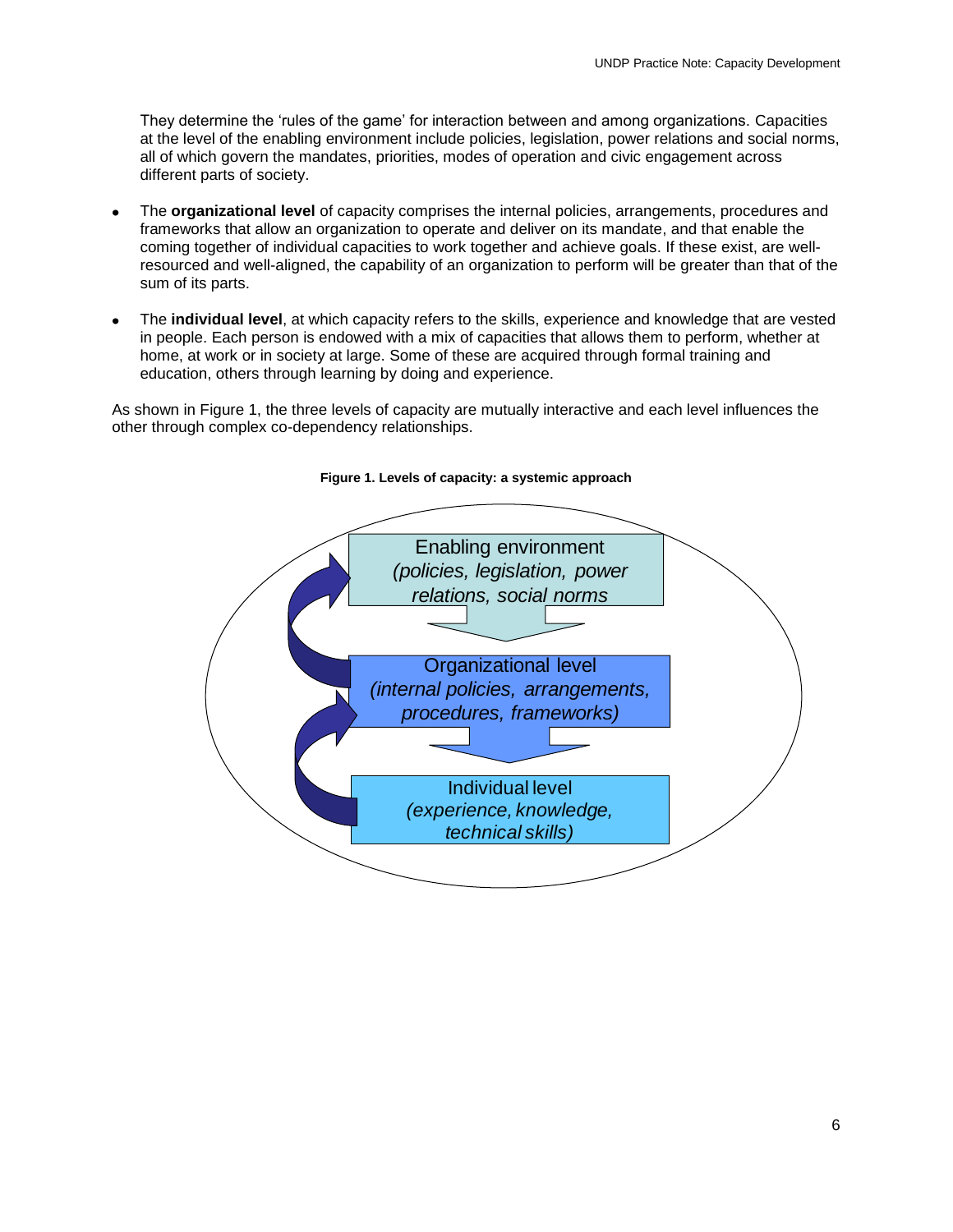# <span id="page-7-0"></span>**SECTION II: THE UNDP APPROACH TO SUPPORTING CAPACITY DEVELOPMENT**

Over the years, UNDP has garnered considerable experience through its operations and support to capacity development. It has also conducted rigorous research on and analysis of capacity development theory, methodology and practice, to identify what works and what doesn't for capacity development. The organisation has been taking concrete steps to translate its findings into an evidence-based and systematic approach to supporting capacity development that can be incorporated into its policy and programme support across different UNDP Bureaus and Groups.

On the ground experience and research have led to increasingly clear insights on what is conducive or detrimental to capacity development. Findings suggest what works is a 'best fit' rather than a 'best practice' approach that does not apply a one-size-fits-all formula but is anchored in a number of action- $\overline{\phantom{a}}$  oriented basic principles for capacity development<sup>4</sup>. These principles can serve as signposts and safeguards to help keep development efforts focused on capacity outcomes. They could apply to most situations if variations in country- and culture-specific factors are taken into account. These are likely to be most pronounced in particularly vulnerable and fragile states and in countries in transition.

# <span id="page-7-1"></span>**1. Basic principles**

 $\overline{a}$ 

The UNDP approach to supporting capacity development is driven by values and consists of a conceptual framework and a methodological approach. It is based on the following basic principles:

- The UNDP approach makes the concept of **national ownership** tangible. It is about the ability to make informed choices and decisions.
- It addresses **power relations,** mindsets and behaviour change. It therefore emphasizes the importance of **motivation** as a driver of change.
- Capacity development is a **long-term process**. It can be promoted through a combination of shorterterm results that are driven from the outside and more sustainable, longer-term ones that are driven from the inside.
- It requires **sticking with the process** under difficult circumstances.
- The approach links the enabling environment, as well as organizations and individuals, and promotes a **comprehensive approach**.
- It looks **beyond individual skills and a focus on training** to address broader questions of institutional change, leadership, empowerment and public participation.
- It emphasizes the use of **national systems**, not just national plans and expertise. It discourages stand-alone project implementation units; if national systems are not strong enough, it deems that those be reformed and strengthened, rather than bypassed.
- It requires **adaptation to local conditions** and starts from the specific requirements and performance expectations of the sector or organization it supports. There are no **blueprints**.
- It makes the **link to broader reforms**, such as those in education, wage structures and the civil service. There is little value in designing isolated, one-off initiatives.
- It results in **unplanned consequences** that must be kept in mind during the design phase. These should be valued, tracked and evaluated.
- It **measures capacity development systematically**, using good-practice indicators, case evidence and analyses of quantitative and qualitative data, to ensure that objective judgements are made about capacity assets and needs, as well as the progress achieved.

<sup>&</sup>lt;sup>4</sup> For an elaboration of some of the operational implications of the default principles, see the Executive Summary of Lopes and Theisohn (2003).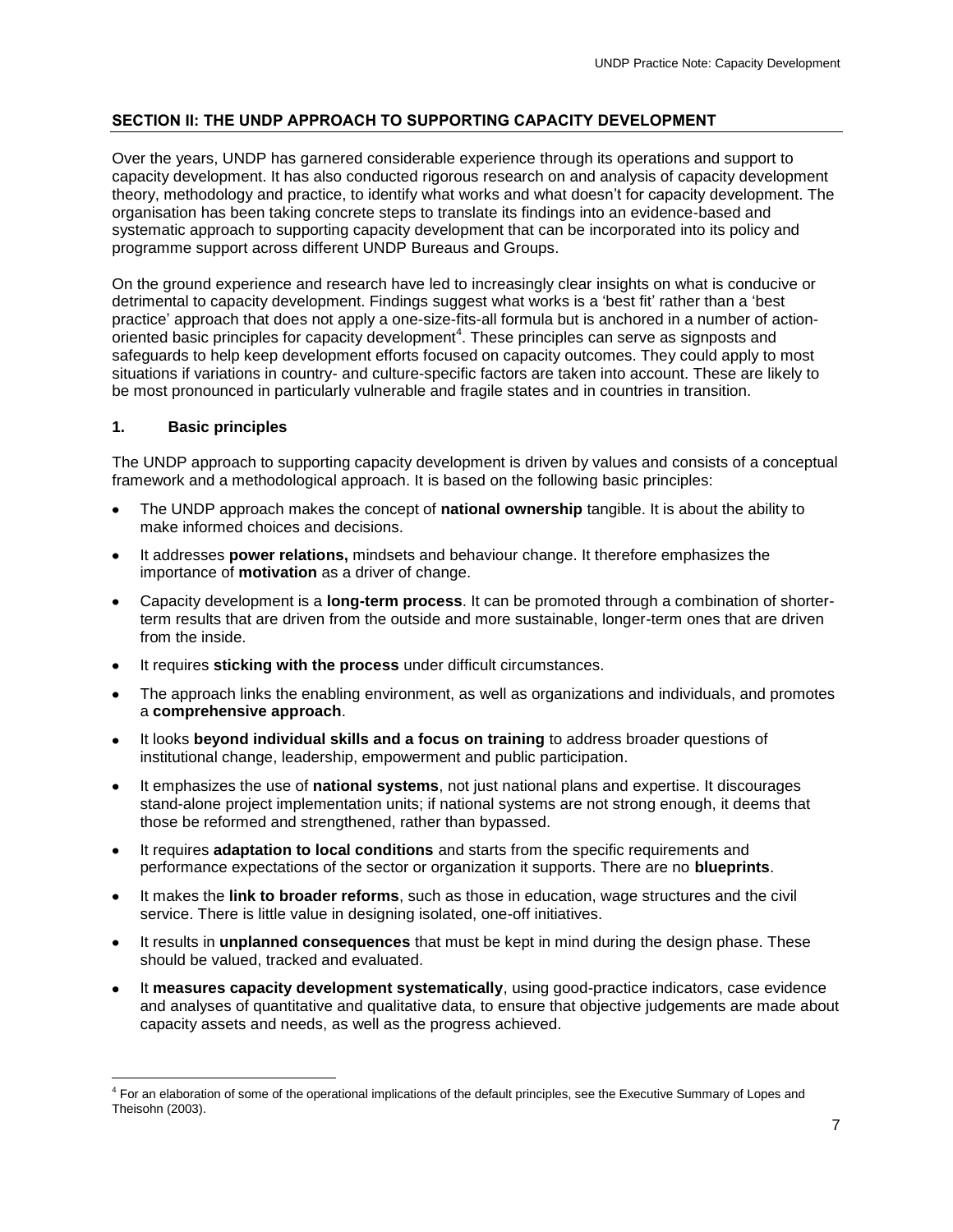# <span id="page-8-0"></span>**2. The capacity development process**

Capacity development is not a one-off intervention, but an iterative process of design-application-learningadjustment. UNDP captures this in a five-step process cycle. These steps broadly coincide with the steps of a programming cycle. Approaching capacity development through this process lens makes for a a rigorous and systematic way of supporting it, without using a blueprint, and improves the consistency, coherence and impact of UNDP's efforts. It also helps promote a common frame of reference for a programmatic response to capacity development.

The five steps of the capacity development process are<sup>5</sup>:

- 1. Engage stakeholders on capacity development;
- 2. Assess capacity assets and needs;
- 3. Formulate a capacity development response;
- 4. Implement a capacity development response;
- 5. Evaluate capacity development.



**Figure 2. The Capacity Development Process**

It is not expected that the five-step capacity development process will always play out in similar timeframes. The length of the cycle will depend on a large number of factors. These include the breadth and depth of the programme or project, the complexity of the capacity assessment, the ambit of the capacity development response, and the time lag between any two steps of the process (for example, the end of the implementation step and the start of an evaluation). Often the boundaries between these processes are blurred, as they should be, by definition.

UNDP often supports the entire cycle or parts of it, alone or in partnership with national and international development partners. To illustrate, a national research institute may conduct a capacity assessment based on which UNDP formulates a capacity development response, which in turn may be evaluated by an independent evaluation team.

 $\frac{5}{5}$  The five functional capacities and the five steps of the capacity development process are closely linked. This is not a coincidence. Representing the management capacities needed to formulate, implement and review any strategy, policy or programme, the functional capacities are important drivers of an effective capacity development process.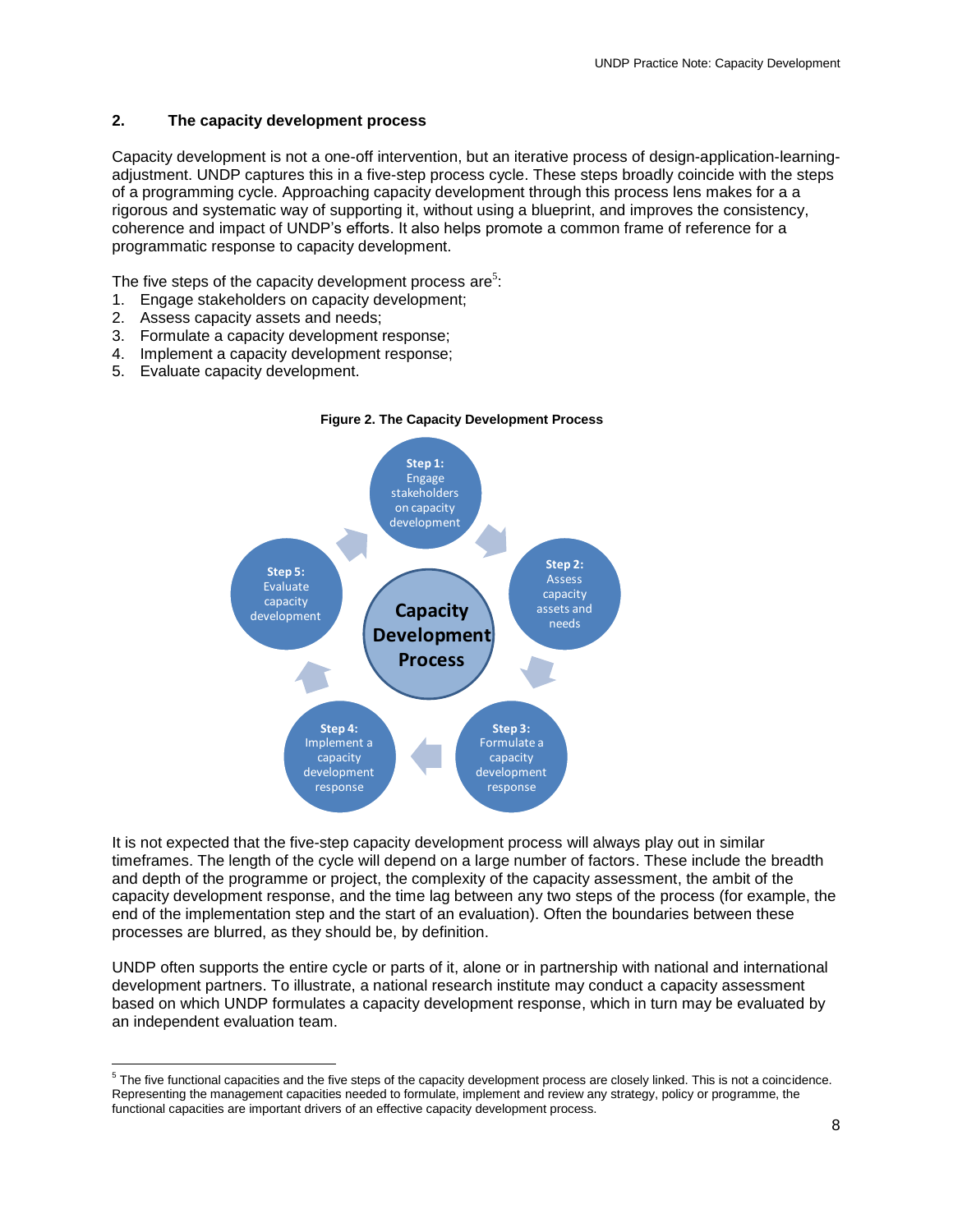# <span id="page-9-0"></span>**SECTION III: THE FIVE-STEP CAPACITY DEVELOPMENT PROCESS**

<span id="page-9-1"></span>

# **1. Engage stakeholders on capacity development**

Ensuring an effective capacity development intervention requires the building of political commitment to and sponsorship of, the importance of capacity development among key stakeholders, and the embedding of capacity development in broader national development priorities.

A poverty reduction strategy (PRS) or a national development plan or strategy can be the starting point for a dialogue on capacity development to achieve planned priorities and results. At the sector or thematic level, programme-based approaches such as Sector-wide Approaches (SWAps) offer an equivalent framework for engaging different stakeholders on capacity development. External partners can help promote such dialogues, but should avoid creating parallel decision-making and consultative forums that reinforce an accountability pattern that is at the expense of local processes and downward accountability.

The step of engaging stakeholders sits at the beginning of the capacity development process for a very definite reason. It is imperative that all relevant actors are consulted and their support and buy-in secured, thereby making the process self-sustaining and internally driven. It is conceivable that key national stakeholders decide at this stage not to proceed with the other steps of the process, or proceed in abbreviated format, or, expand on one step more than the others etc. These remain valid and acceptable outcomes in deference to the principle that unless stakeholders perceive that they own the process and have contributed to shaping it, it is unlikely that the process will sustain in the medium to long term. So, while engaging stakeholders is depicted as the first step of the capacity development process, it is inherent in every step. It includes the mapping of key partners to engage in the capacity development process, and a discussion on development priorities. It often involves consensus-building on the need to establish capacity development as a political priority.

# **Case 1: Malawi - engaging stakeholders to assess capacities**

In 2007, the Ministry of Irrigation and Water Development in Malawi initiated discussions on its capacities for programme implementation and service delivery, to ensure successful implementation of the National Water Development Programme II. The Ministry invited the UN Country Team to share its assessment approach and help scope a capacity assessment.

These discussions triggered a broader initiative between the Government of Malawi and UNDP for the improvement of public sector management and service delivery to support the roll-out of the Malawi Growth and Development Strategy 2006/2007–2010/2011. As a first step towards a comprehensive capacity development response, it was agreed to conduct a capacity assessment and analysis of the Ministry of Irrigation and Water Development as well as the three key service delivery ministries (agriculture and food security, education and health) and of common service institutions, covering functions of human resource management, financial management, information technology, audit, and project management. In parallel, capacity development plans for procurement were discussed with the Office of the Director of Public Procurement.

The responsibility for coordinating this government-wide assessment was placed in the hands of the Office of the President and the Cabinet. In an effort to build support among relevant stakeholders for the process, the Office facilitated a series of meetings with stakeholders in line ministries to exchange ideas on the capacity assessment and clarify roles and responsibilities. The line ministries, in turn, held similar meetings with their internal departments. Then, a meeting with all stakeholders was organized to officially launch the assessment exercise. During the engagement phase, there were also discussions with UN agencies in Malawi and with all development partners engaged in capacity development activities to ensure that the initiative would not overlap with existing or other planned activities.

*Source: UNDP (2008g)*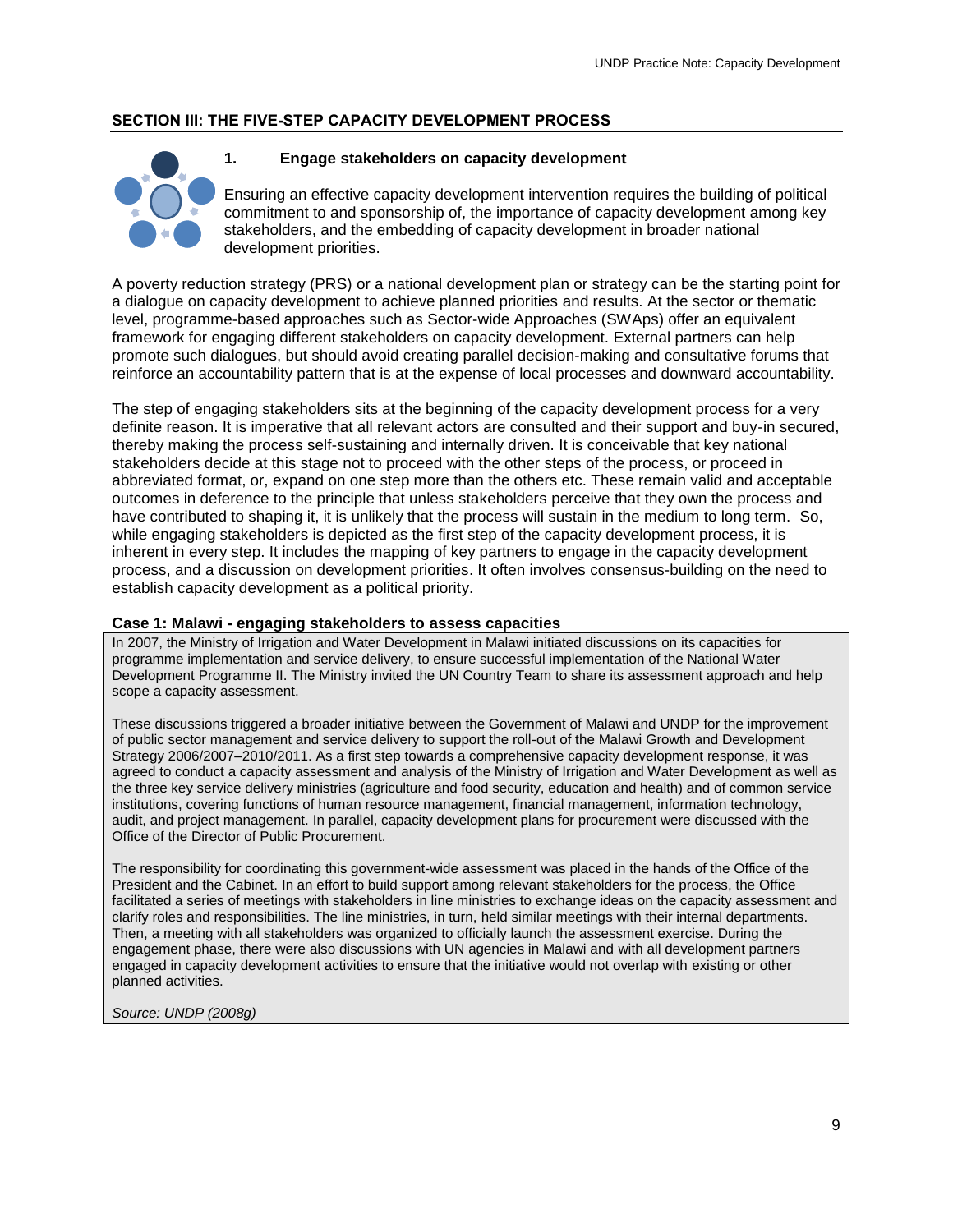# <span id="page-10-0"></span>**2. Assess capacity assets and needs**



As stated previously, because capacity challenges are complex, they cannot be supported through blueprints. What works well in one situation may not work in another. A good way to scope the range and intensity of a capacity challenge is to ask the three guiding questions 'capacity for why?', 'capacity for whom?' and 'capacity for what?' <sup>6</sup> The responses to these serve as a set of coordinates around which to anchor the actual capacity development initiative.

The level of existing capacities and additional capacities required differs in each case. A capacity assessment can help determine which capacity investments to prioritize. A capacity assessment is defined as an analysis of desired capacities against existing capacities and offers a systematic way of gathering critical knowledge and information on capacity assets and needs. Its findings provide the basis for formulating a capacity development response that addresses those capacities that could be strengthened, or that optimizes existing capacities that are already strong and well placed.

The UNDP Practice Note on Capacity Assessment (UNDP, 2008a) offers a comprehensive discussion of the subject. It also presents the UNDP Capacity Assessment Methodology and a range of illustrative examples. This Note only provides an introduction to this step of the capacity development process.

# a. When to conduct a capacity assessment?

A capacity assessment may be conducted at different points of the planning or programming cycle. It can be used, for instance, when preparing a national, sector or local development strategy or plan, conducting a Common Country Assessment (CCA), preparing a United Nations Development Assistance Framework (UNDAF) or a UNDP Country Programme. Often, capacity assessments are conducted in response to a felt and expressed need for capacity development, for example, at the level of the government as a whole, a specific sector, an administrative unit (district, municipality) or a single organization. Such assessments are conducted to determine or clarify what types of capacity need to be addressed and how. They can be prepared in advance or be made the first phase of a programme or project to establish or confirm its direction. If a capacity assessment was not conducted during formulation of a strategy, programme or project, it can be initiated during implementation or even during the review stage if there is to be a follow up on the programme.

# b. Why conduct a capacity assessment?

Capacity assessments can serve a number of different purposes in the context of any of the situations just described. They can:

- Provide a starting point for formulating a capacity development response;
- Act as a catalyst for action;

 $\overline{a}$ 

- Confirm priorities for action;
- Build political support for an agenda;
- Offer a platform for dialogue among stakeholders;
- Provide insight into operational hurdles in order to unblock a programme or project.

# c. UNDP Capacity Assessment Methodology

UNDP has developed a Capacity Assessment Methodology that provides a systematic and objective approach to assessing capacity assets and needs. It can be adapted by stakeholder to suit their needs. The UNDP Capacity Assessment Methodology consists of the UNDP Capacity Assessment Framework, a process for conducting a capacity assessment, and supporting tools.

<sup>&</sup>lt;sup>6</sup> The phrasing of the questions in this way has proved to be appealing and intuitive to people working on capacity development. 'Capacity for why?' concerns the priorities of capacity development. 'Capacity for whom?' addresses whose capacities need to be addressed, whether a ministry (or several), a department or a unit. 'Capacity for what?' addresses what capacities (both functional and technical) and core issues are to be developed, for example, a municipality's capacity to deliver public services.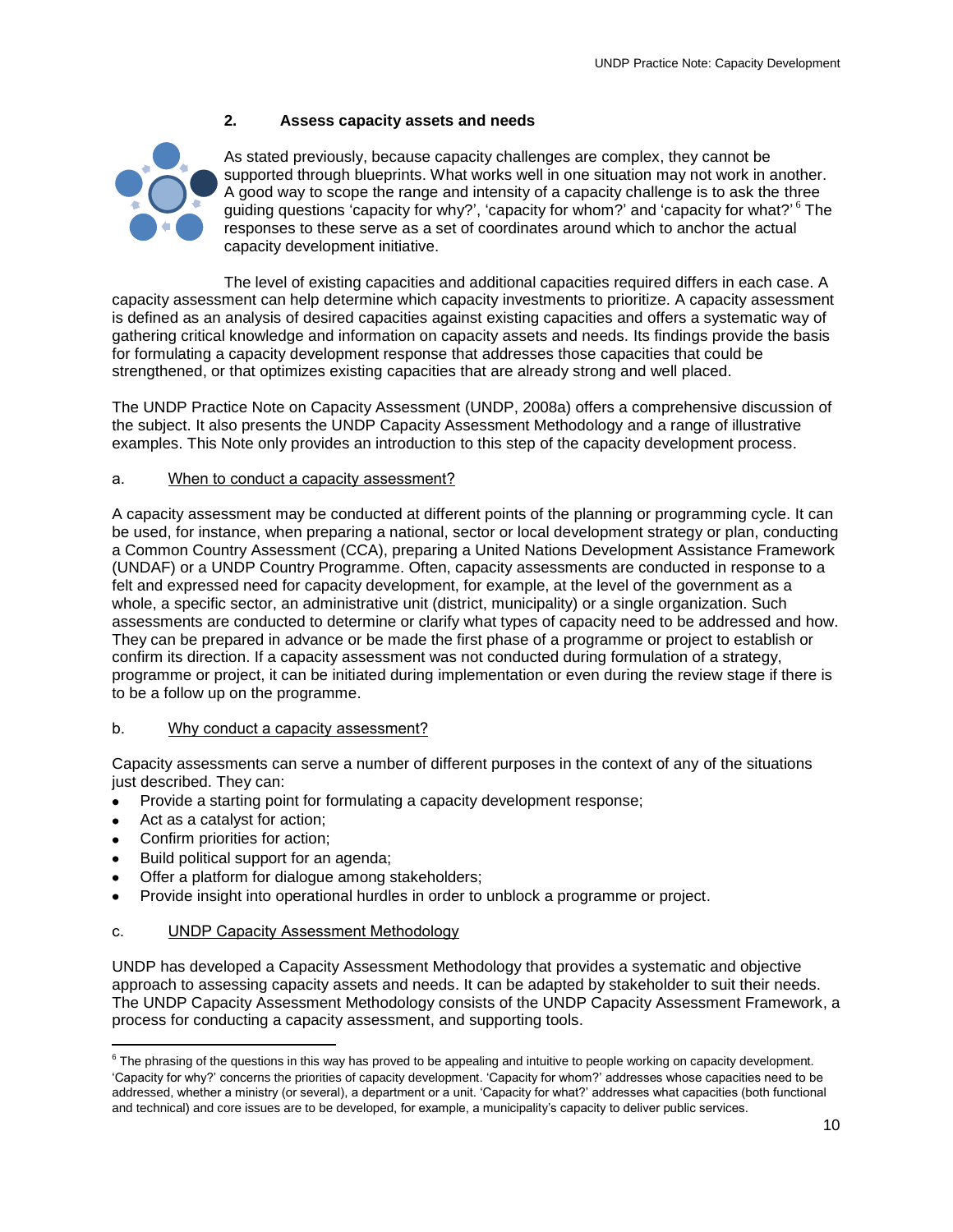#### *UNDP Capacity Assessment Framework*

The UNDP Capacity Assessment Framework (as shown in Figure 3 below) captures a comprehensive overview of the dimensions of an assessment: points of entry, core issues and technical/functional capacities.

#### *Points of entry*

As mentioned before, capacity resides on three levels – the enabling environment, the organizational, and the individual. Each of these can be the point of entry for a capacity assessment. The UNDP Capacity Assessment Framework is specifically tailored to the enabling environment and the organizational level. Since the levels of capacity are mutually reinforcing, a typical capacity assessment will span more than one level although the entry point itself is defined at a particular level. An assessment that starts at the organisational level may 'zoom out' to the enabling environment level and an assessment that starts at the enabling environment level may 'zoom in' to the organisational or individual level.



**Figure 3. UNDP Capacity Assessment Framework**

#### *Core issues*

Core issues are the four capacity issues that UNDP sees most commonly encountered across sectors and levels of capacity. Stated differently, these are domains where the bulk of changes in capacity take place. The drivers of capacity change reside in these four core issues: 1) institutional arrangements; 2) leadership; 3) knowledge; and 4) accountability. Not every assessment needs to cover all four, but a capacity assessment team should at least consider all of them as it defines the scope of an assessment. They can be amended based on the needs of the client and the situation.

#### **Case 2: Kazakhstan - assessing capacities at Oblast and Rayon level**

In 2007, the Deputy Akim and Head of the Social Protection Department for Shymkent Oblast in south Kazakhstan requested UNDP to conduct a capacity assessment at the Oblast and Rayon level (roughly corresponding to province and district levels respectively), focusing on the social protection system. The primary purpose was to assess the capacity assets and needs of the Department of Coordination of Employment and Social Programmes and provide forward-looking recommendations for medium and longer-term capacity development responses.

The assessment team facilitated stakeholder consultations in five Rayons. At the level of the enabling environment, the assessment identified several capacity challenges, including the complexity of the legal framework at the Oblast and Rayon levels – over 19 laws, decrees, and programmes covering the provision of social assistance that made it difficult to enforce. Other challenges noted were the reactive and supply-driven nature of the social assistance system, and the complexity of the process to apply for benefits, as well as the myriad of organizations and government units involved in providing assistance. At the organizational level, key findings included the need for a more robust and innovative human resources management system; a capacity development and incentive system that would motivate civil servants to enhance their ability to provide quality social services; improved internal and external accountability mechanisms.

*Source: UNDP (2008d)*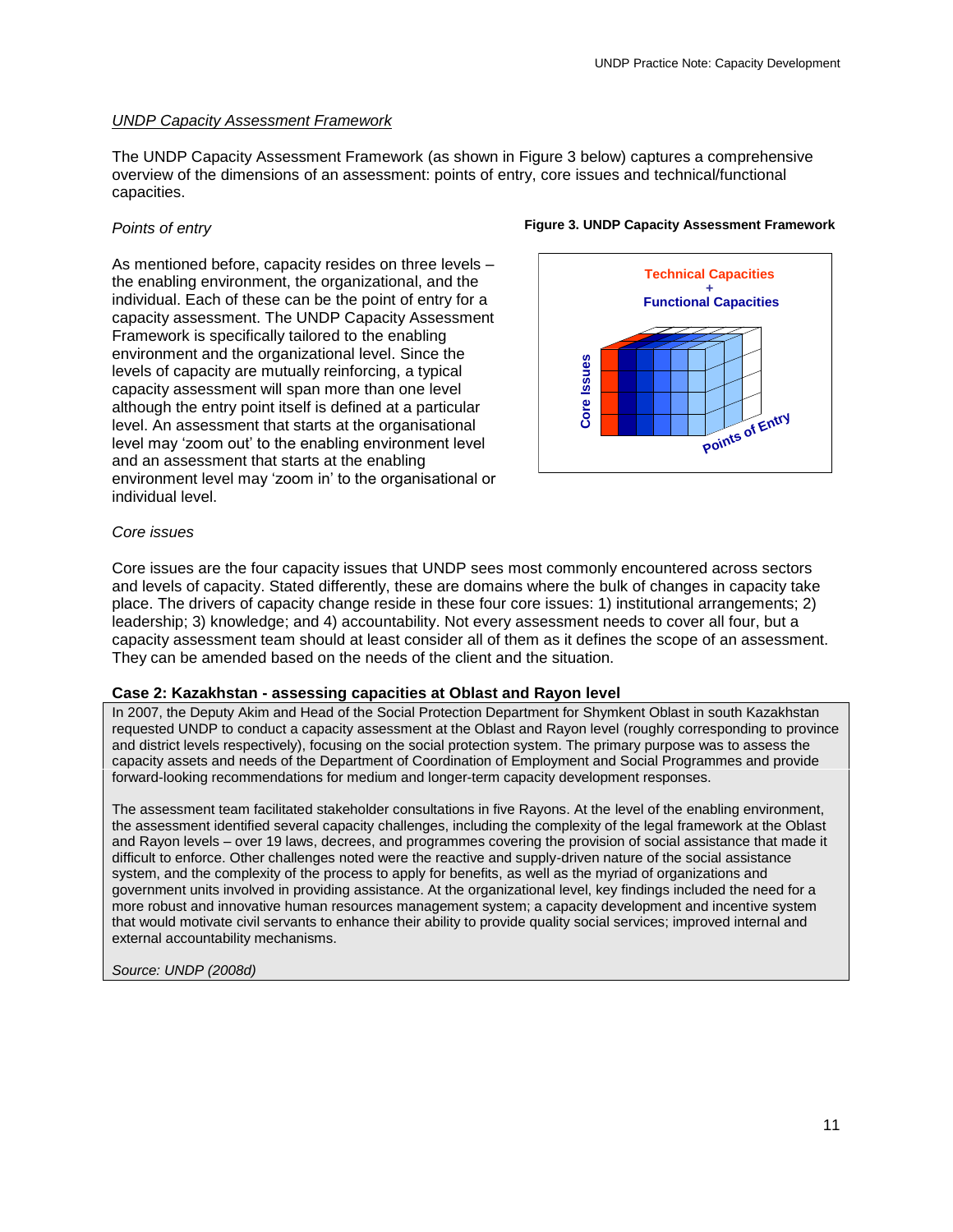# *Functional and technical capacities*

The third dimension of the UNDP Capacity Assessment Framework is made up of the functional and technical capacities introduced in Box 2 below. UNDP supports the development of both across the three levels of capacity.

# **Box 2: Two types of capacity: inter-related yet distinct**

**Functional capacities** are 'cross-cutting' capacities that are relevant across various levels and are not associated with one particular sector or theme. They are the management capacities needed to formulate, implement and review policies, strategies, programmes and projects. Since they focus on 'getting things done', they are of key importance for successful capacity development regardless of the situation. The five functional capacities that UNDP emphasizes are:

#### *Capacity to engage stakeholders*

This category includes the capacity to:

- o Identify, motivate and mobilize stakeholders;
- o Create partnerships and networks;
- o Promote engagement of civil society and the private sector;
- o Manage large group processes and open dialogue;
- o Mediate divergent interests;
- o Establish collaborative mechanisms.

#### *Capacity to assess a situation and define a vision and mandate*

This category includes the capacity to:

- o Access, gather and disaggregate data and information;
- o Analyze and synthesize data and information;
- o Articulate capacity assets and needs;
- o Translate information into a vision and/or a mandate.

#### *Capacity to formulate policies and strategies*

- This category includes the capacity to:
- o Explore different perspectives;
- o Set objectives;

 $\bullet$ 

 $\bullet$ 

- o Elaborate sectoral and cross-sectoral policies;
- Manage priority-setting mechanisms.

#### *Capacity to budget, manage and implement*  $\bullet$

This category includes the capacity to:

- o Formulate, plan, manage and implement projects and programmes, including the capacity to prepare a budget and to estimate capacity development costs;
- o Manage human and financial resources and procurement;
- o Set indicators for monitoring and monitor progress.

#### *Capacity to evaluate*

This category includes the capacity to:

- o Measure results and collect feedback to adjust policies;
- o Codify lessons and promote learning;
- o Ensure accountability to all relevant stakeholders.

**Technical capacities** are those associated with particular areas of expertise and practice in specific sectors or themes, such as climate change, HIV/AIDS, legal empowerment or elections. As such, they are closely related to the sector or organization in focus.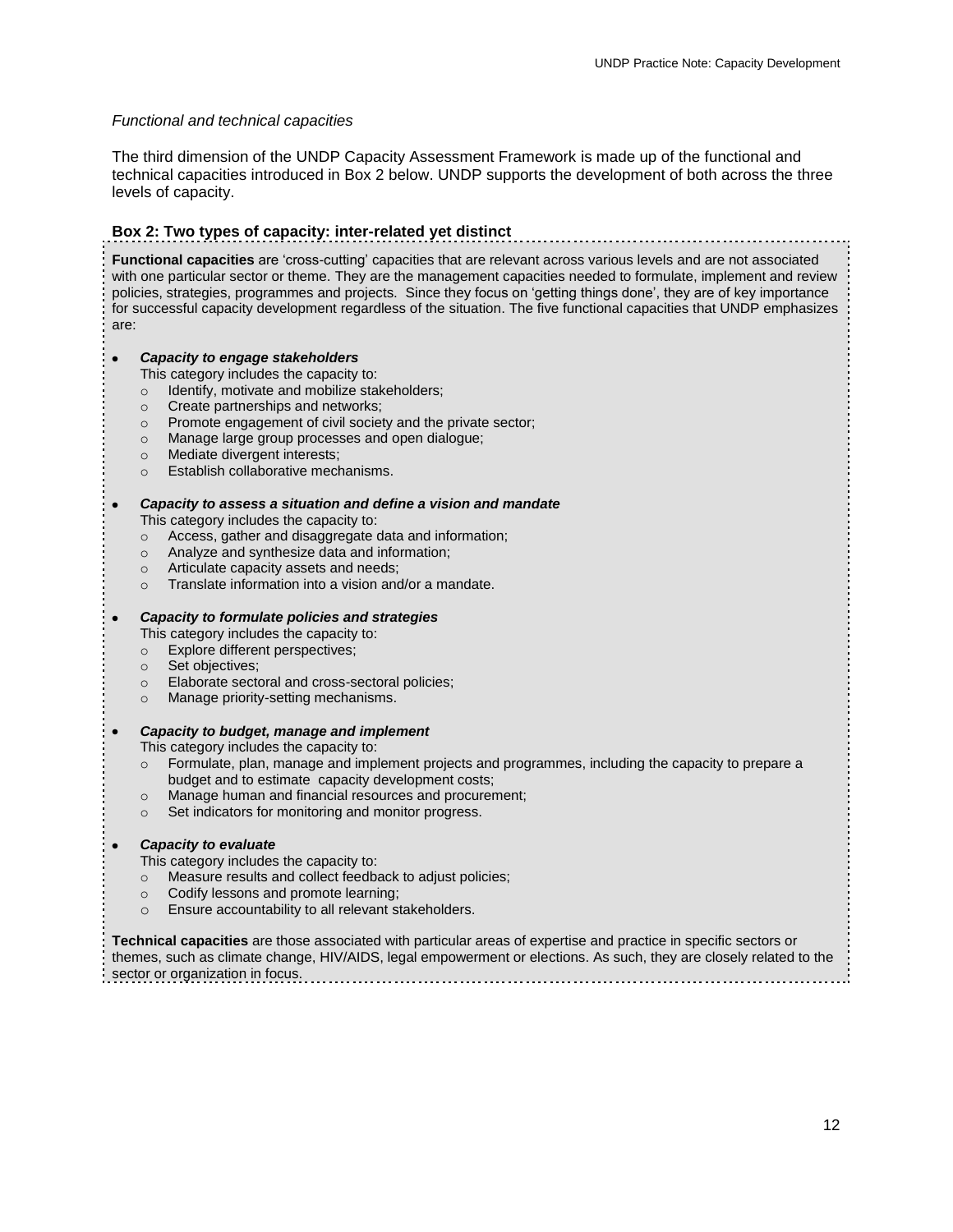#### *The capacity assessment process*

The capacity assessment process consists of three steps:

- *Mobilize and design:* Engaged stakeholders and a clear design are key to a successful capacity assessment. The design is driven by three guiding questions: 1) 'capacity for why?' 2) 'capacity for whom?' and 3) 'capacity for what?';
- *Conduct the capacity assessment:* During the capacity assessment, data & information are collected on desired and existing capacity. This data & information can be gathered by a variety of means, including self-assessment, interviews and focus groups;
- *Summarize and interpret results:* The comparison of desired capacities against existing capacities determines the level of effort required to bridge the gap between them and informs the formulation of a capacity development response.

Following these steps helps deepen participation and dialogue around the capacity assessment process and facilitates consensus on its results. The UNDP Practice Note on Capacity Assessment provides a more detailed discussion of each of the steps.

# **3. Formulate a capacity development response**

<span id="page-13-0"></span>

# **a. Define a capacity development response**

The findings of a capacity assessment can provide the starting point for formulating a capacity development response. This is an integrated set of deliberate and sequenced actions embedded in a programme or project to address the three guiding questions: 'capacity for why?', 'capacity for whom?' and 'capacity for what?'

Because an assessment usually covers several core issues and because the core issues are mutually reinforcing, a capacity development response will be more effective if it combines actions across core issues. For example, it may make sense to incorporate incentives for good leadership in a human resources management system, or to link a functional review to support for accountability mechanisms. Results will also be more sustainable if the response addresses more than one level of capacity; an assessment of the procurement office of a ministry of health (organizational level) may need to be complemented by a revision of the government's procurement guidelines (enabling environment).

When defining a capacity development response, it may be less threatening to those involved to start from capacity assets, rather than capacity needs. Also, to build momentum for the capacity development process, it may be important to design a combination of quick-impact initiatives (less than one year) and short- to medium-term (one year or longer) initiatives. This will build the foundation for continued capacity development inputs and enhance stakeholder engagement.

Ideally, a capacity development response should be reflected in the national, local or organisational budget to ensure that there are resources available to carry out the actions required under the response.

# **b. Define indicators of progress for a capacity development response**

As in any well defined project, indicators are needed to monitor progress of a capacity development response, and each indicator needs a baseline and target. As illustrated in Figure 4 below, the indicators are related yet different from those identified as part of the capacity assessment. The baseline data are used as the starting point for measuring progress; the targets may be either short-term or long-term with interim milestones. Progress monitoring should allow for refinement of a capacity development response and influence the design of new initiatives to address evolving needs.

Indicators for the capacity development response measure **output,** or whether activities are being implemented as foreseen. These indicators are similar to those for monitoring the output of any project; they need not be specific to capacity development. Nor is it necessary to create a separate monitoring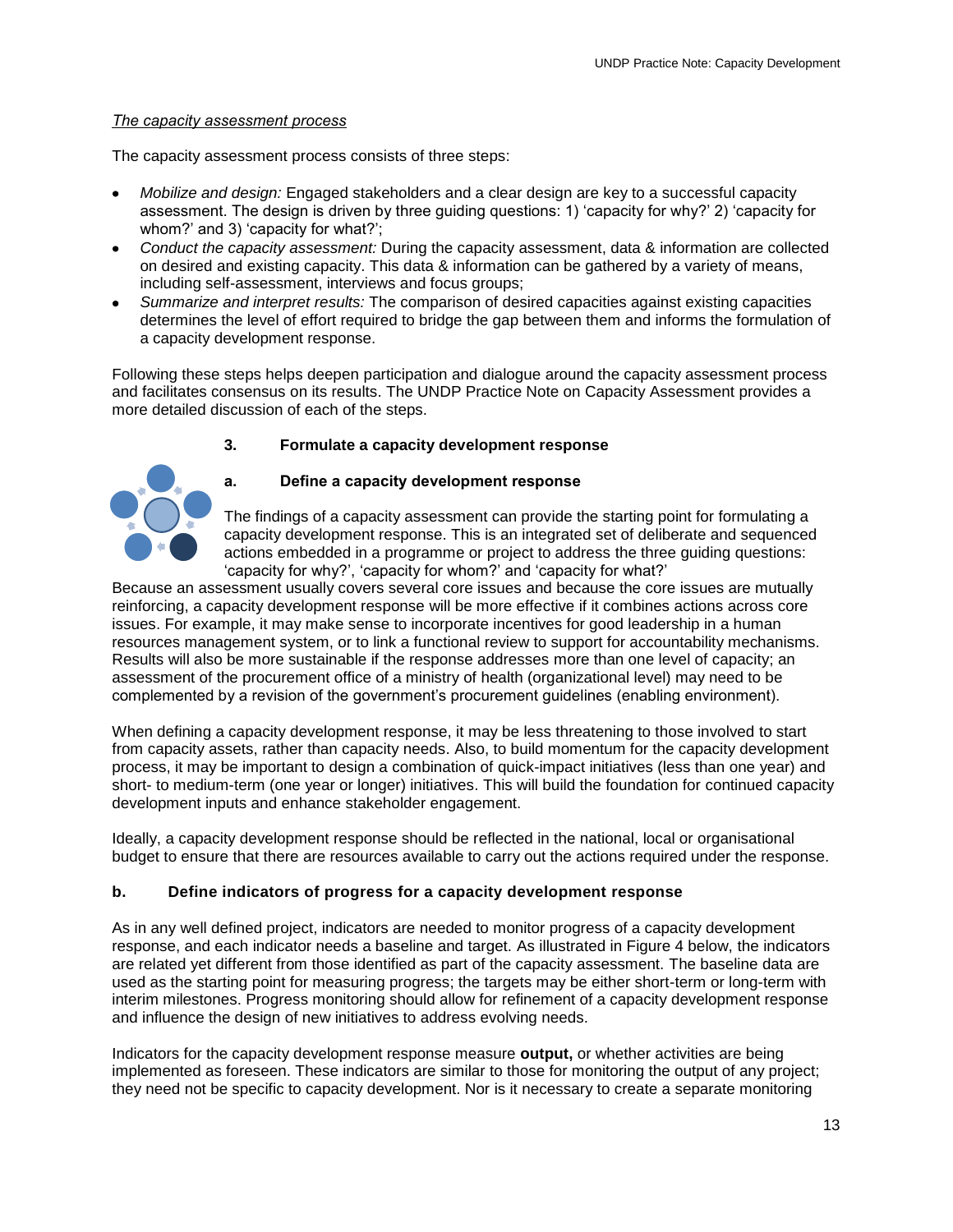system for a particular response; just as a capacity development response is incorporated into an overall action plan, so should indicators for the response be integrated into the monitoring framework of a programme or project.

Indicators identified as part of the capacity assessment measure **outcome,** or the desired change in capacity. These can be identified for each cross section of core issue and functional/technical capacity – at each capacity level – covered by the assessment. The UNDP Capacity Assessment Methodology User's Guide (UNDP, 2007a) suggests indicators for each cross section.

The process of defining progress indicators supports activities throughout the capacity development process. Specifically, it provides a strong analytical and empirical base and thus:

- Supports policy dialogue and strategy formulation as a part of the analytical work that precedes capacity development investments;
- Contributes to the formulation of a capacity development response;
- Enhances monitoring: by tracking process and progress over time, thus improving the design of a capacity development response;
- Supports evaluation by tracking the change resulting from a capacity development response;
- Promotes organizational learning and empowerment because it can be used as an internal learning exercise.



#### **Figure 4. Indicators in the capacity development process**

#### **c. Cost a capacity development response**

Costing a capacity development response is critical, since it encourages stakeholders to realistically estimate the funding required for implementation (Box 3). If the exercise reveals insufficient funds for all the proposed capacity development actions, alternative solutions can be explored. These can include leveraging other programmes and resources or a prioritization and sequencing of actions. This will build on the priorities set during the design of the capacity assessment and the validation and interpretation of its findings. Since priority setting is inherently political, this process should be managed carefully and transparently, with the involvement of all relevant stakeholders; otherwise those that stand to lose out may withhold their support during implementation.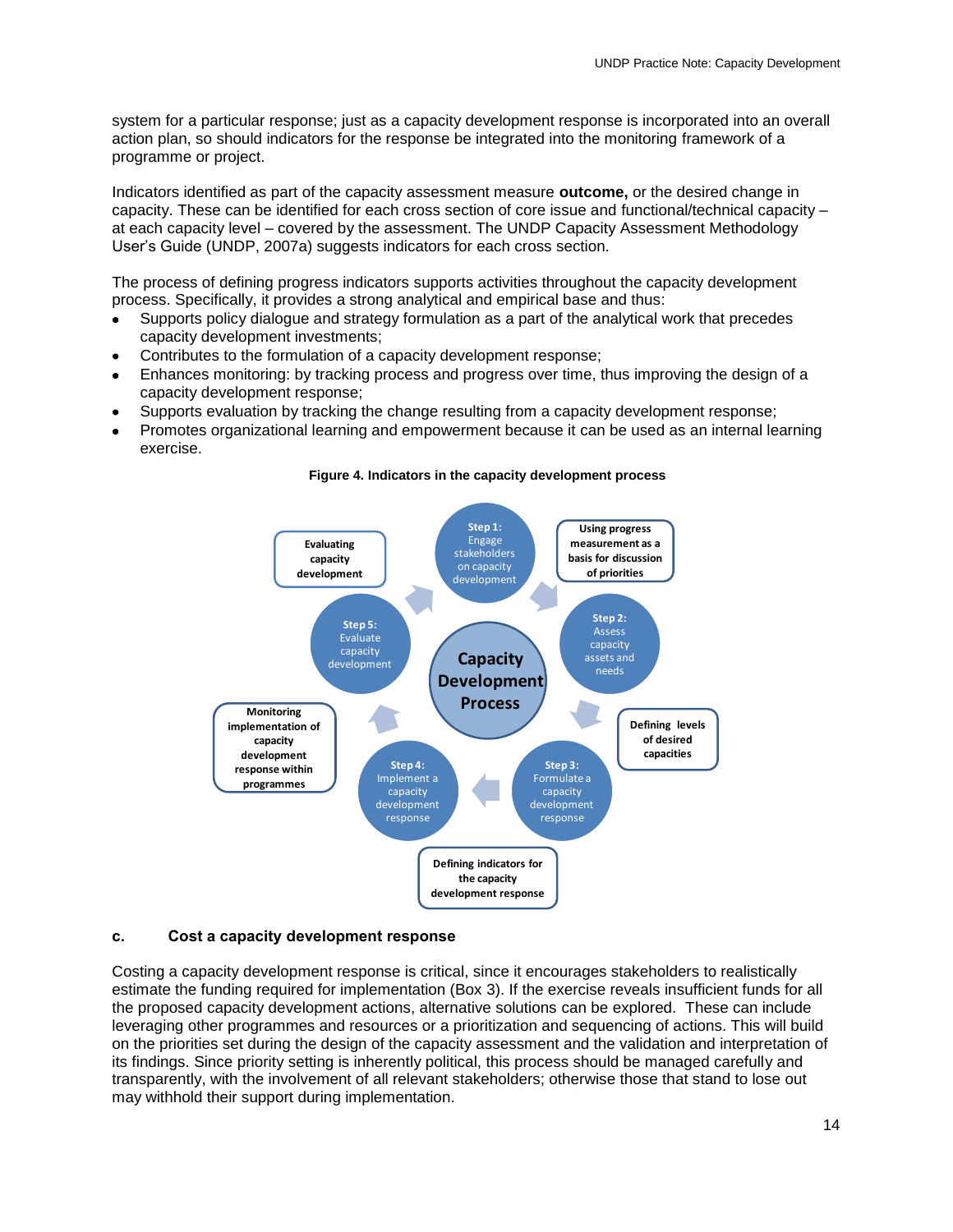# **Box 3. Costing shorter-term and longer-term capacity development responses**

- The costs for a shorter-term capacity development response can be determined through activity-based budgeting. This starts from actions planned, for example 'support to a functional review' and budgets the estimated, quantifiable inputs (such as number of consultant days, transportation costs, translation days, number of training materials to be printed, ) needed to complete this action.
- Projecting costs for a longer-term capacity development response is more complicated. If these cannot be accurately projected (which often involves using econometric modeling techniques), the costing exercise should probably be limited to costing actual, planned activities to avoid questioning the credibility or legitimacy of the costs.
- Under some special circumstances, an element of imputed costs may be estimated a priori and built into programme or project design.

# **4. Implement a capacity development response**

<span id="page-15-0"></span>

Implementing a capacity development response is a process that runs as a part of the overall implementation of a programme or project in which the capacity development response is embedded. To ensure sustainability, implementation should be managed through national systems and processes, rather than parallel systems like project implementation units.

For example, using a common monitoring and reporting system helps avoid fragmentation of efforts and information that easily undermines local capacity, ownership and opportunities for learning, while placing the ultimate responsibility in the hands of national stakeholders. Addressing the question of exit strategies also helps keep sustainability considerations at the forefront. Exit strategies can include strengthening the base of local experts and consultants and involving national, regional or local educational and training institutes during implementation.

Other considerations during implementation pertain to the political dynamics and relationships involved in managing change processes and the importance of monitoring progress, so that corrective measures can be taken if needed. A continuous link should be sought with the national development/poverty reduction/MDG strategy and the government reforms that underpin the need for capacity development.

# **Box 4: Monitoring a capacity development response**

The UNDP Handbook on Monitoring and Evaluating for Development Results (UNDP, 2002) defines monitoring as 'as a continuing function that aims primarily to provide the management and main stakeholders of an ongoing intervention with early indications of progress, or lack thereof, in the achievement of results. An ongoing intervention might be a project, programme or other kind of support to an outcome'.

Monitoring is an integral part of project or programme implementation and one of the key responsibilities of a project or programme manager. It is an ongoing process during the timeframe of a project or programme, but one that can also outlive a project as a locally instituted mechanism to measure and monitor capacity development.

While transparent and participatory monitoring systems can provide an important upward pressure to perform, results-based management system can easily distort capacity development objectives towards quickly measurable results. The key is then to achieve a healthy balance of participatory monitoring and monitoring based on organisational/systemic frameworks applied in a manner that project/programme monitoring twins seamlessly with monitoring of the capacity development response indicators.

*Source: UNDP (2002)*

# **5. Evaluate capacity development**

<span id="page-15-1"></span>

Where monitoring focuses on the transformation of inputs into outputs (a capacity development response), evaluation focuses on how these outputs contribute to the achievement of outcomes (capacity development) and, indirectly, impact (development objectives). This information is used for performance management, accountability and learning.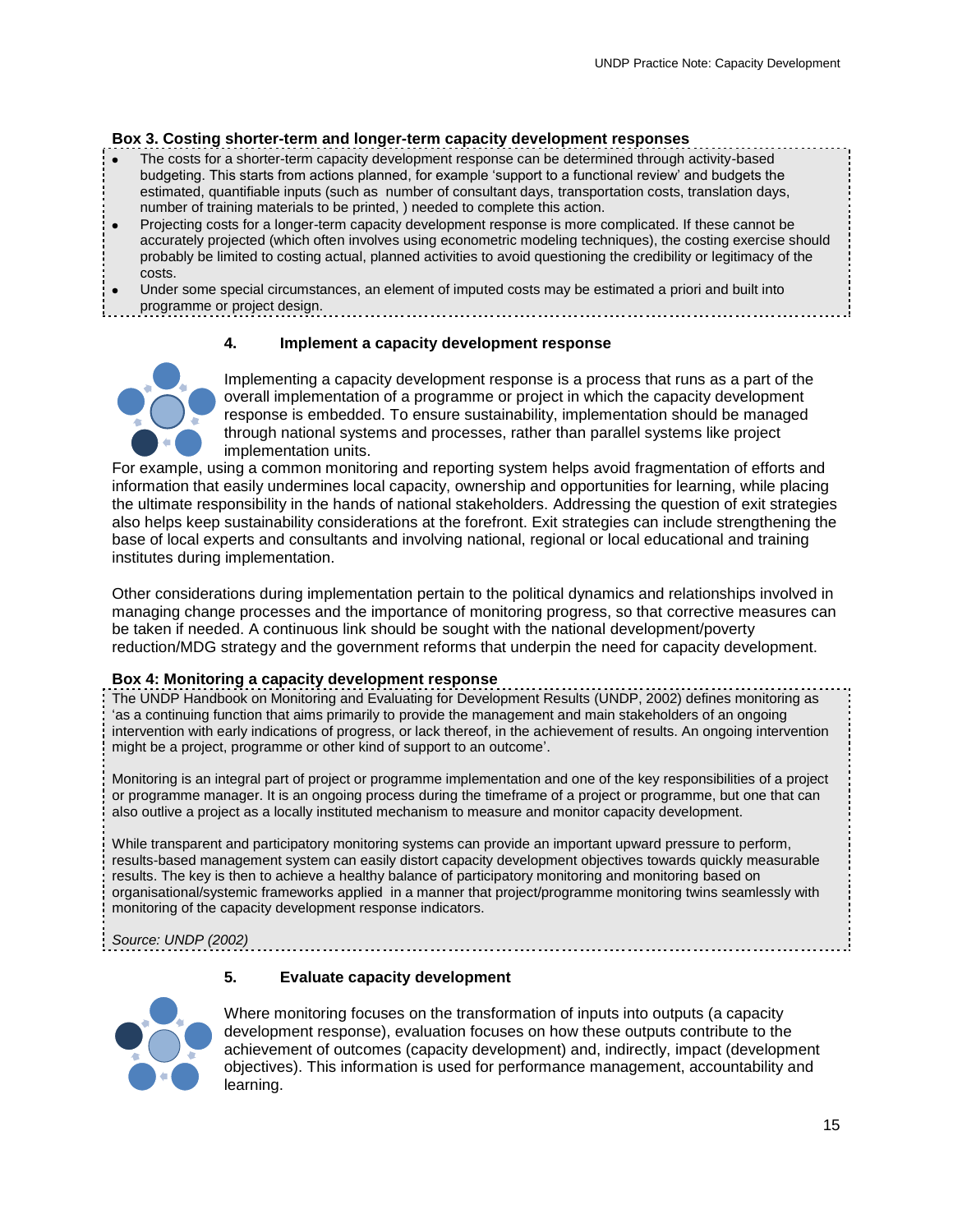Progress and results in capacity development are reflected by changes in performance, which can be measured in terms of improved efficiency and effectiveness<sup>7</sup>. However, these are less easy to capture than outputs that are more tangible. Even more challenging to evaluate is the link between capacity development and impact, since the impact is achieved through a complex mix of factors whose causality cannot be traced to one or more ingredients in linear fashion. Capacity development inputs are almost always, only one of the factors that contribute to a project/programme's impact. In this sense, supporting capacity development is a bit like advertisement expenditure in the world of sales and marketing: we know goods need to be advertised to be sold but we cannot easily map a dollar of increased advertising to a dollar of increased sales.

An elaborate evaluation framework may not always be the solution to such challenges. In the end, an evaluation framework is only as useful as the extent to which its findings are factored-in in policy dialogue and decision-making. There is little point in designing a complex framework with many levels and indicators if the capacities and resources to manage it are unavailable. Another consideration is that relevant data may not always exist or may be of low quality. The challenge thus lies in designing a framework that is comprehensive enough to capture the key issues, but that continues to be manageable.

Use can be made of both qualitative and quantitative information, from subjective and objective sources, depending on which kind of data are available. For example, the existence of a monetary incentive system can be determined objectively, but its quality and the extent to which it improves performance may require subjective measures. If possible, findings should be cross-checked against credible global indices, such as the Human Development Index or the rankings published by Transparency International.

 $\overline{a}$ 

 $<sup>7</sup>$  A UNDP concept note on capacity development measurement is forthcoming.</sup>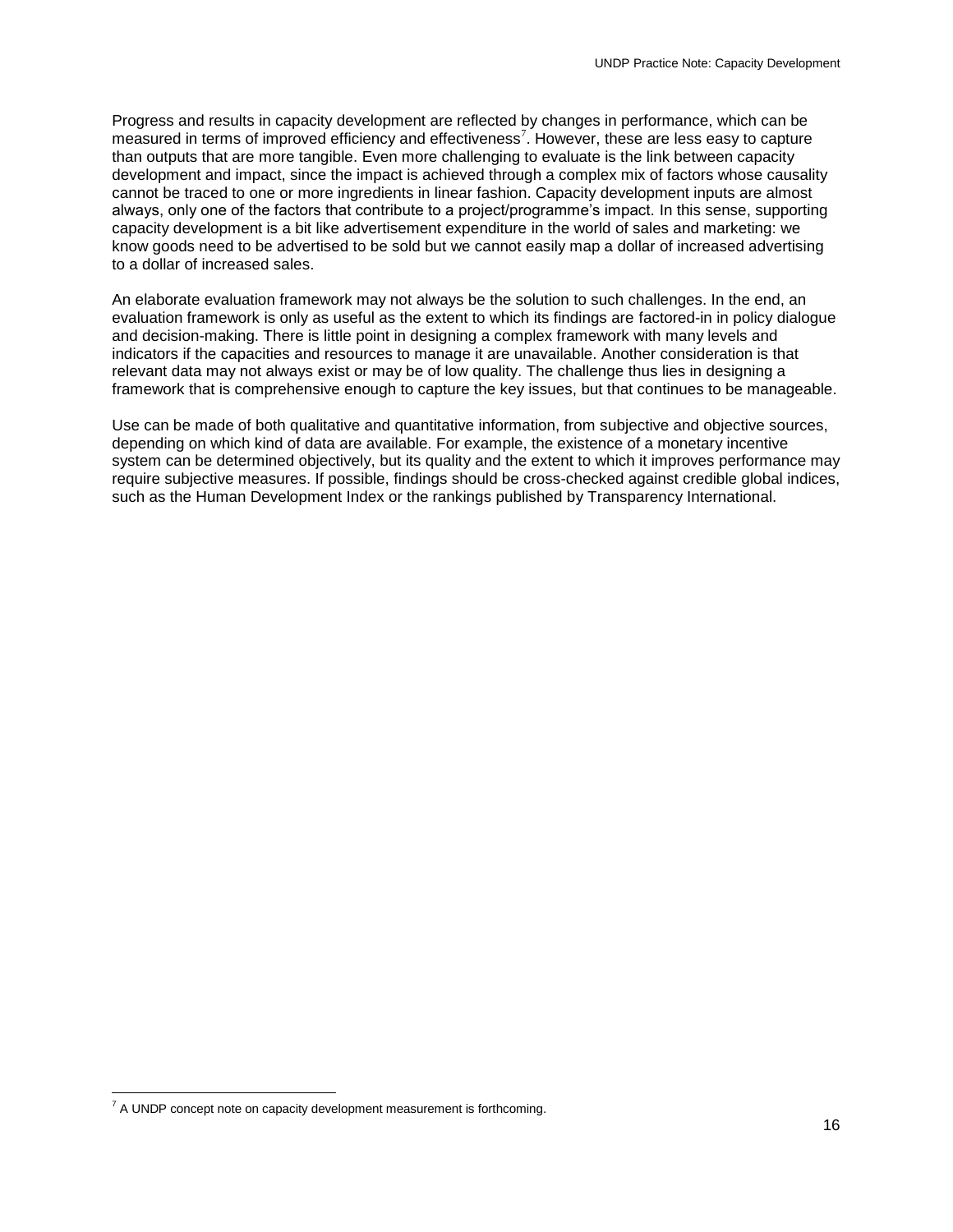# <span id="page-17-0"></span>**SECTION IV: CORE ISSUES AND CAPACITY DEVELOPMENT ACTIONS**

As discussed in Section 3.2c above, the core issues in the UNDP Capacity Assessment Framework represent the capacity issues that UNDP sees most commonly encountered across sectors and themes. From empirical evidence and firsthand experience, it is clear that the bulk of the change in capacity happens in four domains which can also be thought of as the drivers of changes in capacity. Since these four core issues mutually reinforce each other, a capacity development response will be more effective if it combines actions across the four issues.

# <span id="page-17-1"></span>**1. Institutional Arrangements**

Institutional arrangements refer to the policies, procedures and processes that countries have in place to legislate, plan and manage the execution of development, rule of law, measure change and such other functions of state. By its nature, the issue of institutional arrangements shows up in every aspect of development and public sector management. Whether these are ministries of finance or planning, or offices of disaster risk reduction, or whole sectors such as justice and health, the imperative of functioning and efficient institutional arrangements remains a strong driver of capacity and therefore, ultimately, performance. Also by its nature, the parameters of change within institutional arrangements often lie in all three capacity levels. Human resources management, for example, is inextricably linked at all levels – at the level of the individual, at the level of the organization/sector, and then at the level of the enabling system such as through their centrality within civil services by-laws etc..

Capacity assessments frequently reveal that there is much inefficiency that arises across all of government because institutional arrangements are set up sub-optimally. For example, intra-government coordination mechanisms are frequently remiss; human resources arrangements are *ad hoc*; or different agencies use different monitoring and evaluation frameworks. And so on. The capacity development response under this core issue focuses on ensuring that the best possible institutional arrangements are in place to achieve the agreed development objectives or results. It subsumes a comprehensive set of reform strategies covering refined institutional arrangements, human resource management including training, learning and work-life, physical and financial resources management capacities, capacities to manage, analyze and deploy information, setting up forums for stakeholder consultation and feedback and capacity to act on those; and monetary and non-monetary incentives to energize all of these.<sup>8</sup> It includes, for example, actions to ensure that coordination mechanisms are set up and function; human resource management is guided through uniform and predictable frameworks; monitoring and reporting is used as a tool for performance enhancement; that there are sufficient motivating factors to best utilize existing capacities; and that institutions are designed to consult their primary stakeholders.

# **Case 3: Lao PDR – Institutional capacities for disaster risk reduction and management**

The National Disaster Management Office (NDMO) in Lao PDR is the country's focal office for disaster risk reduction (DRR) and disaster management (DM). As such it is responsible for coordinating the efforts of different entities with a DRR/DM mandate and for implementing DRR/DM programmes and projects. Because NDMO was not functioning as well as it should, in 2007, the National Disaster Management Committee (NDMC), which oversees the DRR/DM sector in Laos, initiated a process to strengthen the Office's capacities. UNDP was invited to support this process through a capacity assessment of NDMO and the formulation of a capacity development response. The assessment brought to light that the Office is caught up in a catch-22 situation: it lacks authority and is therefore not granted sufficient resources to fulfill its mandate but to establish its position it will need to be better resourced.

To address this issue, a multi-pronged approach was suggested. By playing a leading a role in the drafting of the National Strategic Plan for DRR/DM, the NDMO would be able to strengthen its position and clarify its mandate vis-àvis other players in the sector. Related to this, a multi-stakeholder dialogue was proposed to clarify NDMO's roles and responsibilities and explore the possibility of giving the Office a mandate equivalent to that of a Ministry, Department or National Authority. The approach also emphasized the streamlining of functional coordination mechanisms within the wider institutional framework and achieving efficiency gains- through sector-wide approaches to DRR/DM and the creation of standard operating procedures at all stages of DRR/DM planning and execution.

 $\overline{a}$ 

 $8$  A list of indicative capacity development actions under each core issue is appended in Annex 2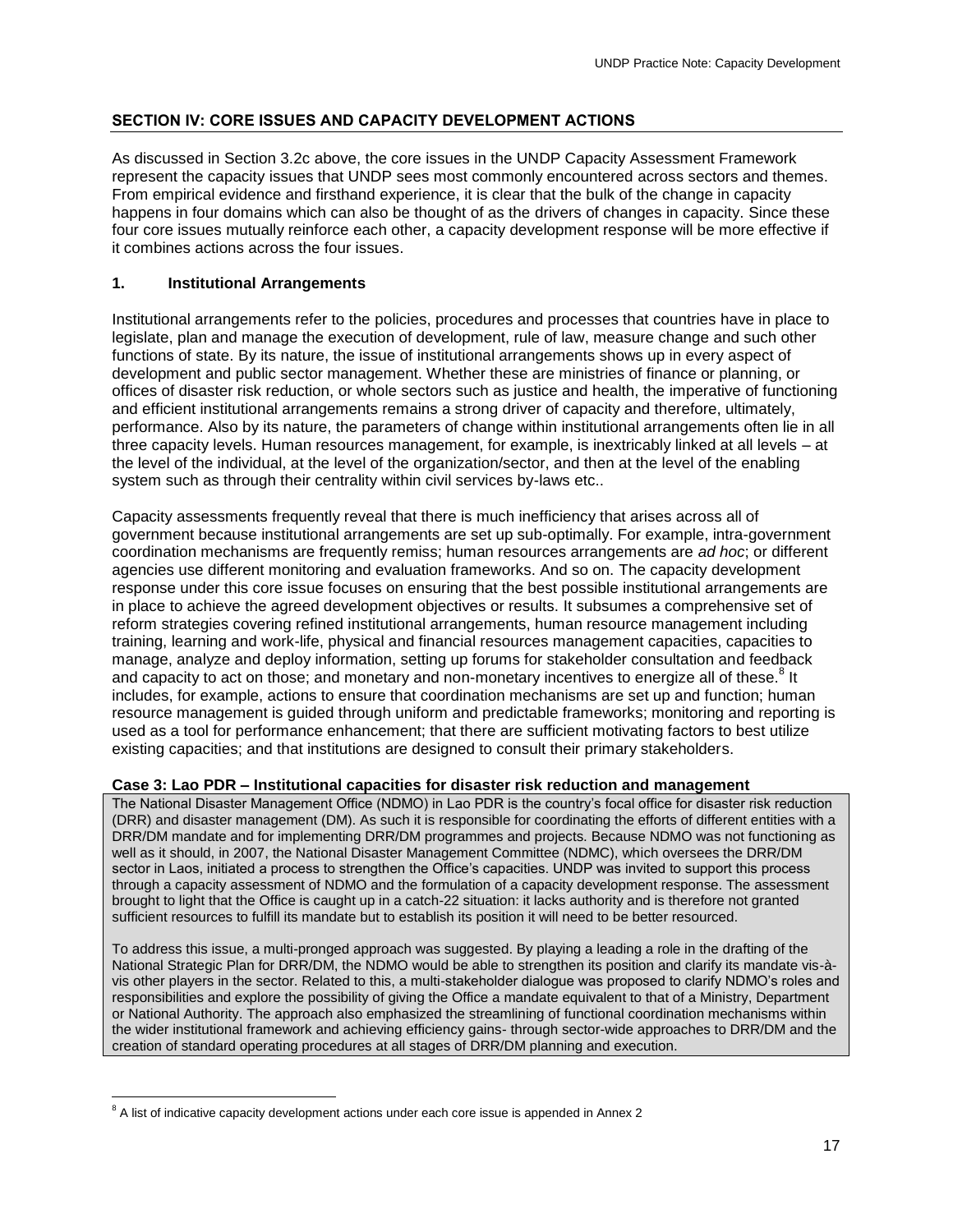# <span id="page-18-0"></span>**2. Leadership**

Leadership is the ability to influence, inspire and motivate people, organizations and societies to achieve and go beyond - their goals. An important characteristic of good leadership is the ability to anticipate (sometimes catalyse), be responsive to and manage change to foster human development. Leadership is not synonymous with a position of authority; it can also be informal and manifest itself in many ways and at different levels. Although leadership is most commonly associated with an individual leader, from a village elder to a country's prime minister, it can equally reside within a government unit that takes the lead in implementing public administration reform, or in large social movements that bring about societywide change.

The requisite capacity development actions aim to support individuals, groups and communities to access the knowledge, develop the skills, and utilize the systems that support leadership. This includes, at the core, the attitudinal and behavioural base that constitutes good leadership. Leadership can also be addressed through targeted leadership development programmes, or by addressing leadership issues emerging from broader change efforts such as civil service or education reform.

# **Case 4: Afghanistan - civil service leadership programme**

Since 2006, UNDP and InWent have been supporting the Afghan Civil Service Leadership Programme, which has three different strands: for top, senior and emergent civil service leaders. The programme is based on Afghanistan's National Strategy of Leadership Development that the Afghan Independent Administrative Reform and Civil Service Commission, with whom UNDP partners, has developed.

Each of the three strands of the Civil Service Leadership Programme has been adapted to suit the specific needs of its target group. The Top Leadership Programme, for example, does not offer any formal training but promotes an exchange of views and experiences between participants. In comparison, the Senior Leadership Programme and the Emergent Leaders Programme offer a combination of training and coaching by local trainers, and include the use of Personal Development Plans, case studies, group work, open discussions, role plays, roundtables and presentations by trainers, local leaders and participants.

Local trainers have been used throughout the programme, for example, to adapt materials to the local context and provide coaching support in between sessions. This has helped create a local expert base, which will help ensure the sustainability of activities beyond the scope of the programme.

*Source*: *[http://www.undp.org.af/WhoWeAre/UNDPinAfghanistan/Projects/sbgs/prj\\_csld.htm](http://www.undp.org.af/WhoWeAre/UNDPinAfghanistan/Projects/sbgs/prj_csld.htm)*

# <span id="page-18-1"></span>**3. Knowledge**

Knowledge refers to the creation, absorption and diffusion of information and expertise towards effective development solutions. What people know underpins their capacities and hence capacity development. Knowledge needs can be addressed at different levels (national/local/sector, primary/secondary/tertiary) and through different means (formal education, technical training, knowledge networks and informal learning).

While the growth and sharing of knowledge is primarily fostered at the level of the individual, it can also be stimulated at the level of organizations, for example, through a knowledge management system or an organizational learning strategy. At the level of society, knowledge generation and exchange are supported, for example, through educational policy reform, adult literacy campaigns and legislation on access to information.

Capacity development actions to deepen and expand the contribution of knowledge include the linking of human development needs to the mainstream education agenda, supporting continued learning for the civil service, access to exchange of south-south solutions and expanding the domestic R&D/consulting services market.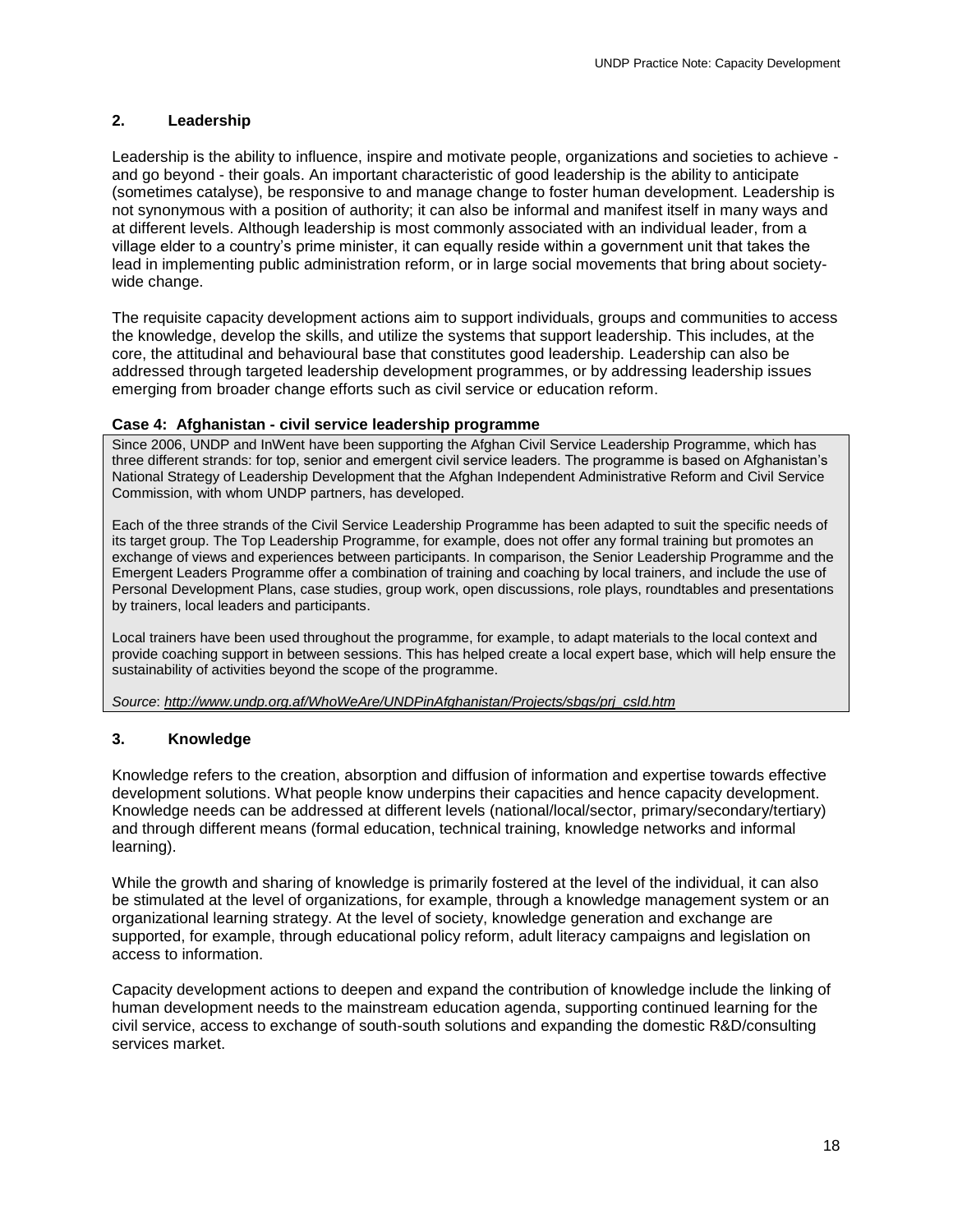# **Case 5: Africa - fostering partnerships for tertiary education reform through a virtual community of practice**

Since March 2007, UNDP and UNESCO have been supporting the 'Sustainability, Education and the Management of Change in Africa' (SEMCA) partnership. This capacity development forum and network brings together networks, individuals, universities, agencies and others interested in transforming African tertiary education to ensure that it is relevant to sustainable rural development. SEMCA supports learning and knowledge exchange through an online platform (http://www.iln-africa.net/index.php/semca). Its Community of Practice comprises more than 800 practitioners, who share updates on tertiary education reform in Africa, including case studies and best practices from different universities through the website. A facilitator provides guidance on substantive issues.

*Source: UNDP (2008e)* 

# <span id="page-19-0"></span>**4. Accountability**

Accountability exists when two parties adhere to a set of rules and procedures that govern their interactions and that are based on a mutual agreement or understanding of their roles and responsibilities vis-à-vis each other. Put differently, it exists when rights holders and duty bearers both deliver on their obligations.

This manifests itself in day-to-day engagements, such as in the relationship between a service provider and a client, between a teacher and a student, between an employer and an employee, between a state and its citizens, between a provider of development aid and its recipients and so on.

Why is accountability important? It allows organizations and systems to monitor, learn, self-regulate and adjust their behaviour in interaction with those to whom they are accountable. It provides legitimacy to decision-making, increases transparency and helps reduce the influence of vested interests. Accountability is therefore a key driver of development results.

Capacity development actions to strengthen accountability include the creation and use of space and mechanisms that engage both rights holders and duty bearers in a dialogue to monitor and steer their actions. Such review mechanisms can range from very simple to very complex. A relatively 'light' mechanism is the posting of public information on notice boards or the organization of town hall meetings to discuss the local budget. More complex accountability systems are country peer reviews or citizen report card surveys. Capacity development actions for accountability also include strengthening the capacities of public oversight and arbitration bodies, such as parliaments, ombudspersons office, national human rights institutions and anti-corruption agencies to carry out regulation and oversight within public institutions.

# **Case 6: Ethiopia - using report cards to monitor public service delivery**

Citizen report cards are participatory surveys used to solicit feedback on user perceptions of the quality, accessibility and efficiency of public services. UNDP has supported citizen report card initiatives in a number of countries. In Ethiopia, UNDP provided financial support to a coalition of civil society organizations, called the Poverty Action Network of civil society organizations in Ethiopia (PANE), to conduct the country's first citizen report card survey. The survey covered four regions and covered the following services: water, health, sanitation, education and agricultural extension services. Use was made of focus group discussions, and structured questionnaires. The results of the survey have been used in the formulation of Ethiopia's Plan for Accelerated and Sustained Development to End Poverty.

*Source: Bekele (2006).*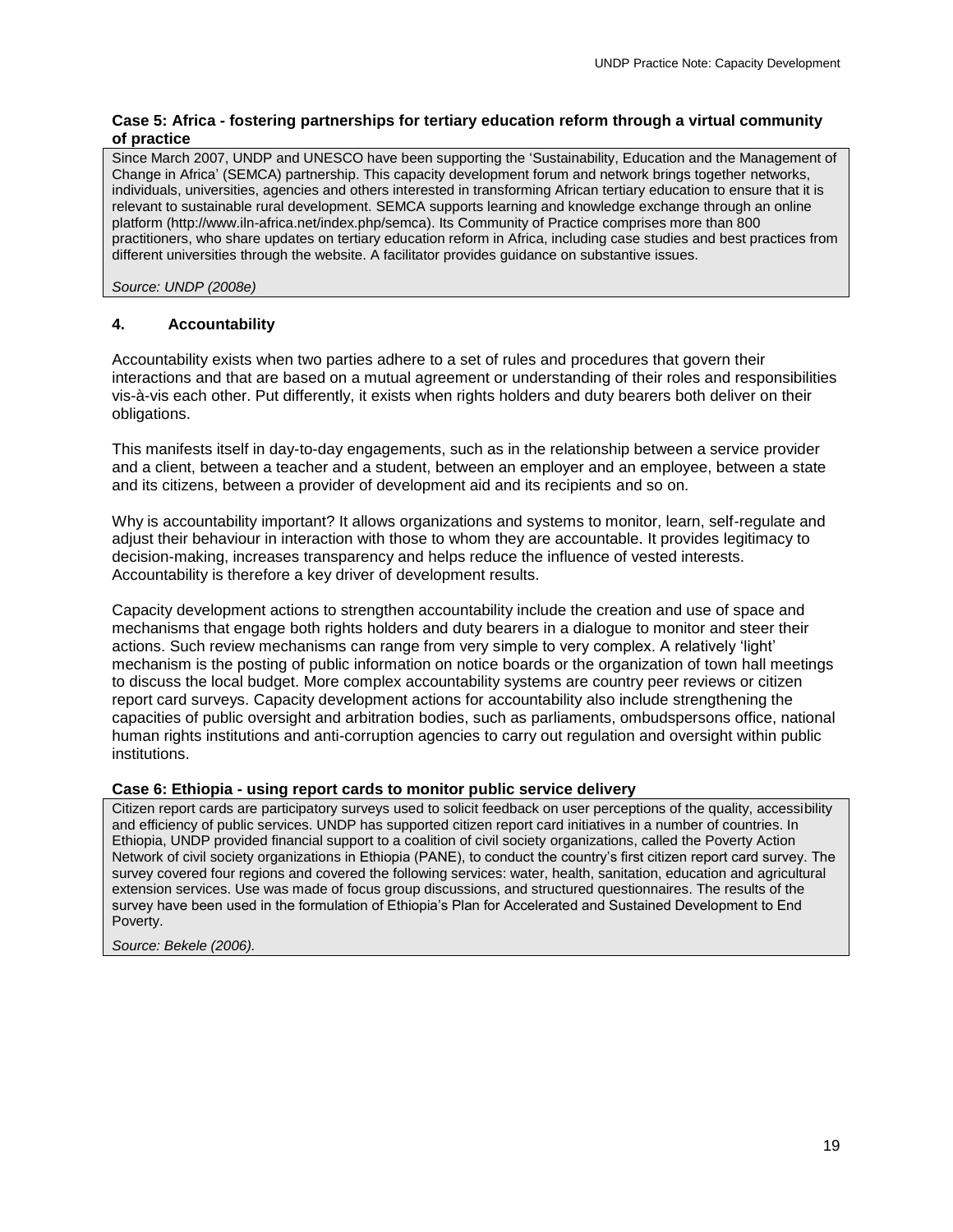# <span id="page-20-0"></span>**SECTION V: POLICY AND PROGRAMME IMPLICATIONS**

# <span id="page-20-1"></span>**1. Integrating capacity development into programming**

The five steps of the capacity development process should ideally be linked to the different steps of the Country Programming Cycle and the project cycle. The capacity development process can also be promoted for use by governments and other development practitioners as they design and implement their development plans and programmes.

In reality the capacity development process and the programming and project cycles may not always be perfectly synchronised, but there may still be opportunities to integrate capacity development in the course of a programming cycle. For example, if a country is approaching the end of the UNDP Country Programming Cycle, efforts may be focussed on applying a capacity development lens in the evaluation process so that new learning is generated for the next cycle. Similarly, attention can be paid to developing the capacity of stakeholders to participate effectively in the evaluation process. This can help steer towards the use of a capacity assessment as part of the formulation of the next country programme. Or, if a country is about to launch its annual review of the CCA/UNDAF, it may be possible to suggest a mid-course capacity assessment for key partners and formulate a capacity development response based on that. Also, at the level of individual projects, it may be feasible to incorporate the different steps of the capacity development process in the project formulation, implementation and review phases<sup>9</sup>.



<sup>&</sup>lt;sup>9</sup>A country programme evolves from the previous cycle and rolls over to the next cycle. In the course of this process, learning and knowledge management underpin as ongoing processes. As a given country programme cycle reaches the end, lessons learned including especially from evaluations should be systematically used to shape the next programme and to decide which of the existing programmatic work would roll over and which would not.

 $\overline{a}$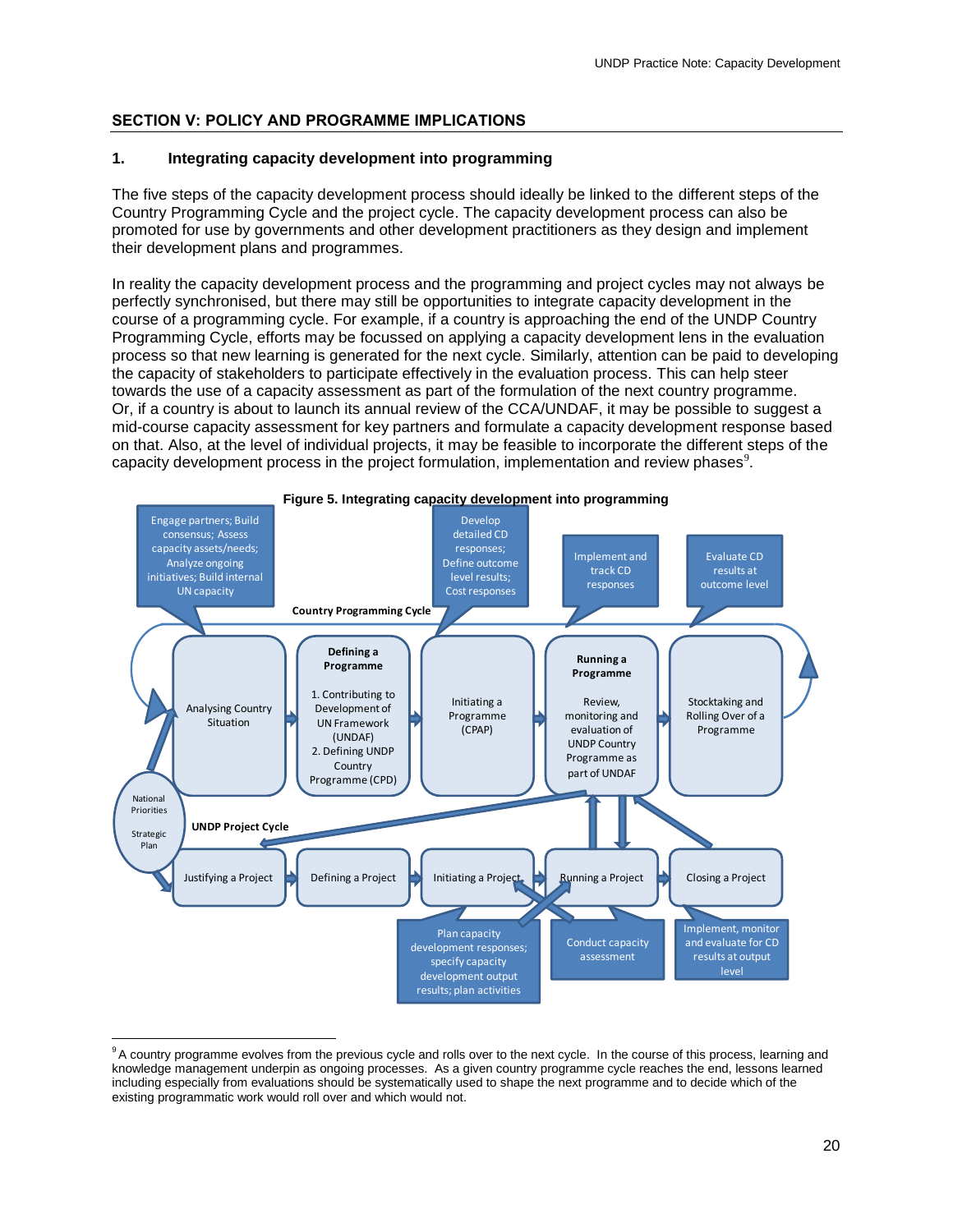For detailed guidance on the integration of capacity development into programme and project formulation, please refer to the UNDP Programme and Operations Policies and Procedures. The checklist for quality programming, which is used by a Project Appraisal Committee to evaluate a project, offers further guidance.

With regard to the broader UN system, the 2007 CCA/UNDAF guidelines (UNDG, 2007), the UNDG position statement (UNDG, 2006) and the accompanying UNDG Capacity Assessment Methodology (UNDG, 2008) provide further information.

# <span id="page-21-0"></span>**2. Integrating capacity development across sectors and themes**

The UNDP Strategic Plan 2008–2011 positions capacity development as the organization's core contribution to development, thereby making it the business and responsibility of all UNDP staff. This requires a sustained level of commitment and engagement from all parts of the organization. Capacity development policies and measures must be integrated into all UNDP focus areas<sup>10</sup> (see Cases  $7 - 10$ ), as well as into UNDG harmonization efforts and procedures.

# **Case 7: Turkey - supporting capacity development for implementing fiscal policy**

In Turkey, UNDP supported the Government in an assessment of the Ministry of Finance and its Department of Revenue Policy. Combining fiscal decentralization and capacity development expertise, UNDP worked with the Government of Turkey to assess the ability of the Department to perform its policy formulation functions. Using selfassessment, face-to-face interviews and focus group discussions, capacity assets and needs were identified and a series of capacity development responses were generated, focusing on results-based management, human resource policy and technical skills development.

# *Source: (UNDP 2008d)*

# **Case 8: Jordan - supporting capacity development for MDG monitoring and evaluation**

In 2006-2007, UNDP supported the Ministry of Planning and International Cooperation (MoPIC) in Jordan to develop its capacities for M&E. Demand for support in this area was articulated during a broader capacity assessment exercise of capacities for implementing and monitoring the MDG and gender equality within the MoPIC and the Ministry of Social Development.

The capacity development response that was formulated based on assessment findings focused on policy and legal frameworks, leadership and M&E capacities and targeted all line ministries and a number of other organizations. With UNDP support, a number of workshops were held that covered topics ranging from developing methodologies for measuring MDG targets and indicators, to revising the policies, programmes and projects of the National Plan to correspond to results-based approaches. Because of this process, for the first time, the National Plan was prepared in a consultative manner (bringing civil society and all line ministries together), and contained indicators to measure its achievement and impact. Awareness has also been raised among senior management of the importance of M&E mechanisms and the development of capacities in this area.

*Source: Case materials prepared for the regional workshop on Capacity Assessment and Capacity Development Strategies, Damascus (Syria), February 2008*

To mobilize UNDP's potential impact on capacity development, it is necessary to focus attention and resources horizontally and vertically. The horizontal component involves cutting across regions and practices and a common focus on assessment, overall strategies for learning and skills development, common approaches to incentive systems, and indicators for monitoring capacity development. Capacity development methodologies and tools to support much of this are becoming more available, including on capacity assessments, capacity development actions and responses, and developing indicators of capacity development. The vertical component encumbers that these methodologies and tools cover specific capacity development interventions required within the needs of each programme and policy and

 $\overline{a}$  $10$  The UNDP Focus Areas are 1) poverty reduction and achievement of the MDGs (which includes HIV/AIDS); 2) democratic governance; 3) crisis prevention and recovery; 4) environment and sustainable development. A gender perspective will be integrated into each of the four focus areas.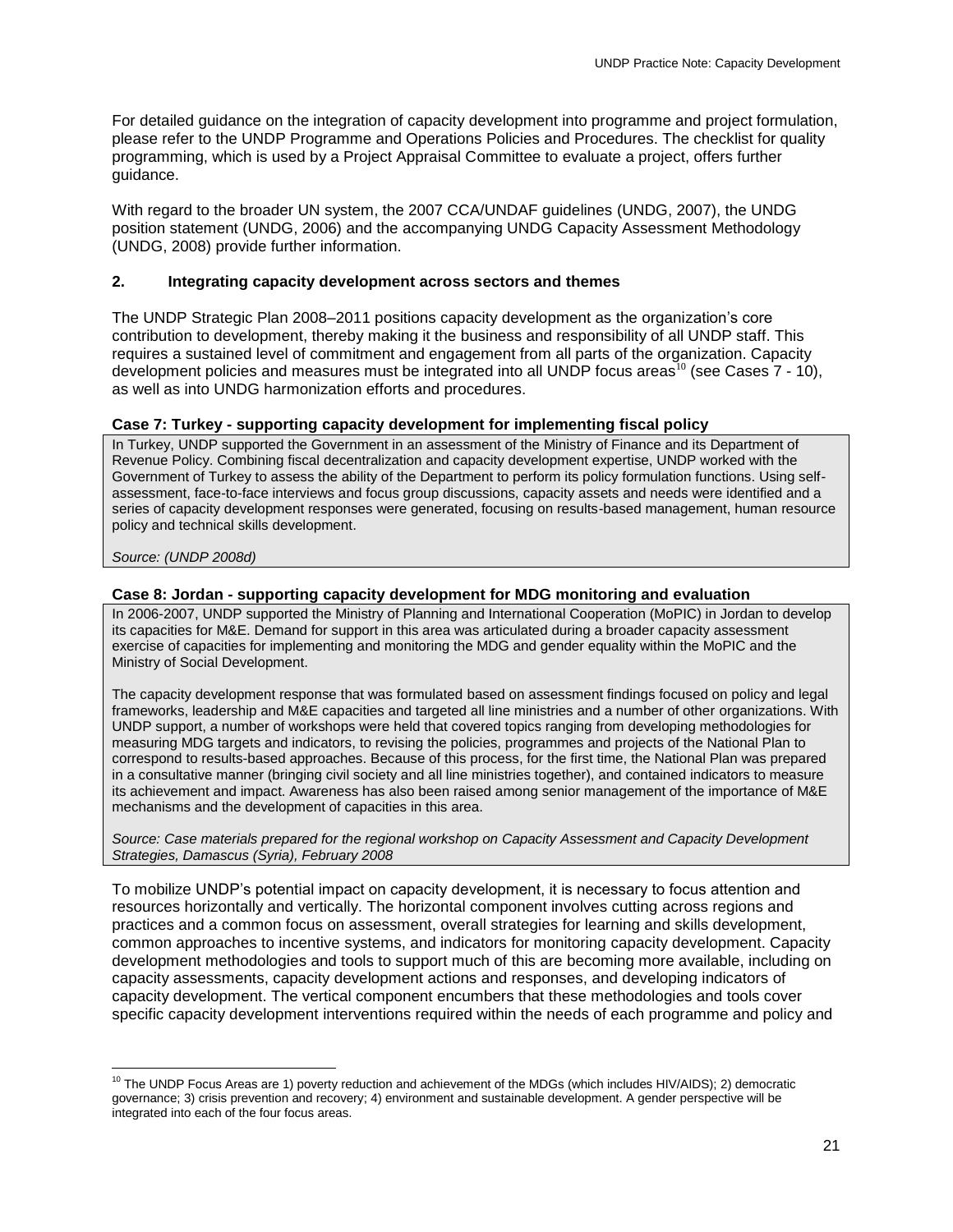resources area. The horizontal common ground allows each service line to better define what capacity development means in their context to attain the required results.

Similarly, this requires that the relevant partnerships be brokered and supported, including twinning arrangements among Southern and Northern institutes and information and learning platforms that include civil society organisations, donors and government agencies, to support capacity development initiatives and attendant knowledge-sharing on a regular basis.

#### **Case 9: Asia - supporting capacity development for disaster risk reduction**

The UNDP Capacity Assessment Tool is being adapted according to the Hyogo Framework for Action for piloting in four countries to strengthen national capacities for coordinating disaster risk reduction and recovery. It will also be shared with national disaster management/recovery organizations or agencies in other countries to enhance emergency response capacities, recovery and post-conflict/transition capacities.

In 2007, UNDP facilitated a capacity assessment of the National Disaster Management Office (NDMO) in Lao PDR, which focused on introducing change management towards strengthening its mandate to more effectively implement its functions, particularly in coordinating disaster management responses and activities with relevant government organizations. In 2006, UNDP also participated in a joint capacity scoping exercise with BCPR for the newlyestablished Ministry of Peace and Reconstruction (MOPR) in Nepal to identify priority capacity development needs that will support its mandate towards promoting peace and recovery in the country. A full capacity assessment exercise for MOPR as well as relevant government organizations is scheduled for 2008.

*Source: UNDP (2008f)* 

# **Case 10: Central African Republic - supporting capacity development for aid effectiveness**

The Central African Republic signed the Paris Declaration on Aid Effectiveness in September 2007. As a first step towards its implementation, the Ministry of Planning requested support from UNDP for an initial assessment of national aid coordination capacities. The assessment was conducted as part of a broader UNDP effort to look at national capacities for economic governance, of which aid coordination is a component. Key recommendations coming out of the assessment were endorsed by the Prime Minister and included in his address to donors on aid coordination and partnerships at the Round Table meeting. These recommendations are being incorporated into a UNDP-supported economic governance project.

#### *Source: UNDP (2007)*

The immediate challenge for UNDP and for the UN development system is to ensure its support to programme countries' priorities by addressing the underlying cross-sectoral national capacity conditions that impede or offer opportunities for progress on the MDGs. In middle-income countries, where the development agenda is often not driven by the MDGs, UNDP will need to identify niche areas in which its support will be most effective. Box 5 below highlights a number of other challenges.

# **Box 5: Key challenges in taking capacity development support to scale**

- Avoiding generic training regimes.
- Costing and including capacity assessments and capacity development responses within sector plans and institutional budgets, e.g. through the integration of capacity and needs assessments.
- Addressing the 'distortions' inherent in development processes, such as brain gain/retention, competing conditionalities, parallel systems, no exit strategies, differential accountability and transparency standards, salary supplementation schemes that fall outside of the national remuneration system, etc.
- Developing internal capacities to support, monitor and evaluate capacity development.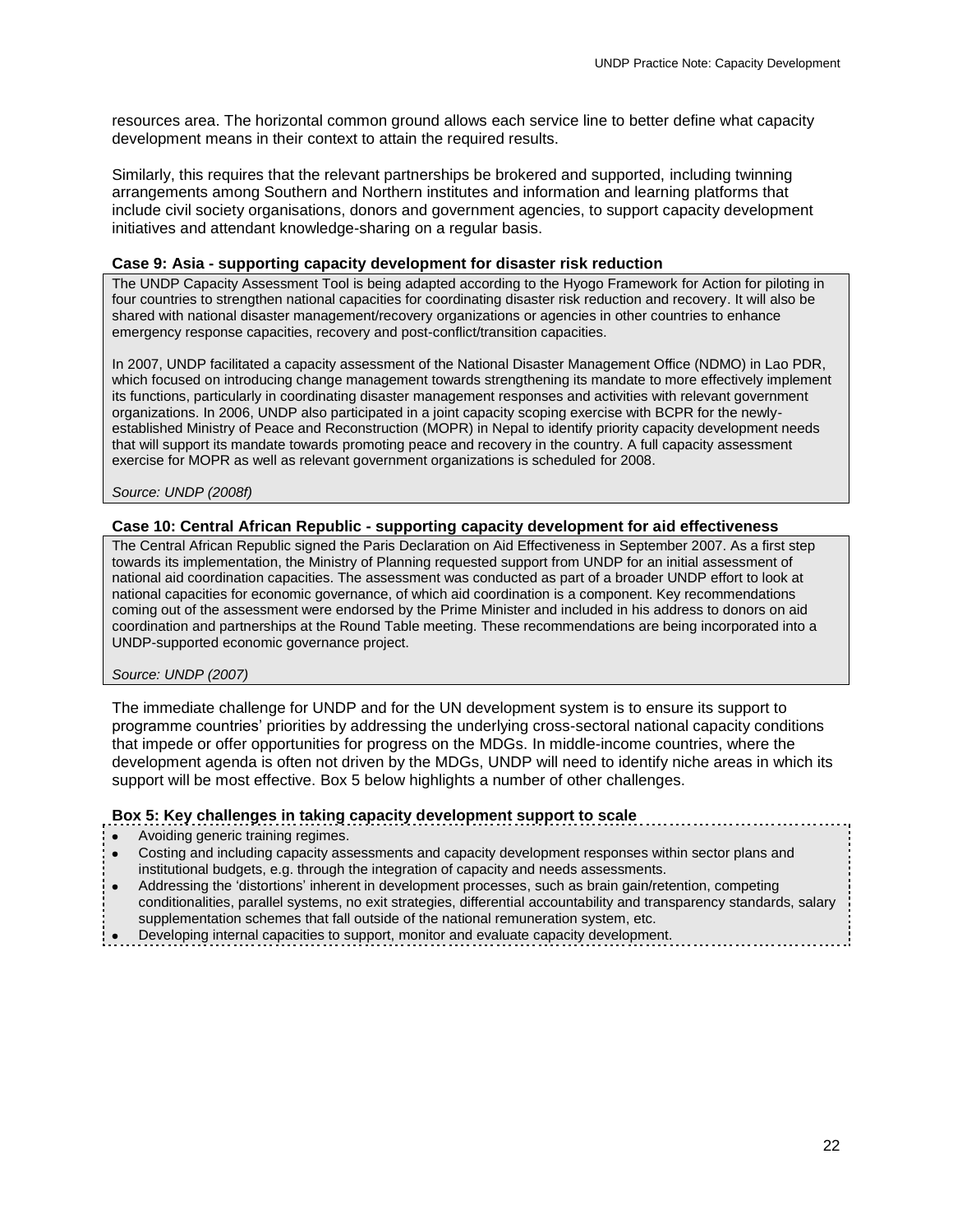# <span id="page-23-0"></span>**SECTION VI: FREQUENTLY ASKED QUESTIONS**

# **1. What's 'new' about capacity development?**

Technical cooperation was the most common approach to development cooperation in the 1970s and 1980s. At the time, priority was given to technical training and the introduction of models and systems from the North. A foreign 'technical expert' would come into a country for a short period to provide expertise and technology. This would frequently be followed by financial resources. Little attention was paid to the transfer of skills or the sustainability of interventions.





In the early 1990s, the thinking on the role of technical cooperation began to shift and the idea of capacity development began to evolve. The appropriateness of using short-term 'technical experts' was questioned. Issues of sustainability and the 'fit' of a solution became more important. The provision of training, support to training-of-trainers and the organization of study trips became the norm, including for UNDP.

Experience has shown, however, that such stand-alone training activities are not enough. This recognition has led to a shift in perspective. External support is no longer seen as the sole vehicle through which capacity development takes place. Instead, capacity development is seen as a long-term effort that needs to be embedded in broader, endogenous change processes that are owned by those involved, that are context-specific and that are as much about changing values and mindsets through incentives, as they are about acquiring new skills and knowledge.

While external actors may be able to facilitate and promote local processes, they can also serve to undermine ownership and local capacity. The focus is therefore on adapting support processes, so that they are well-tailored to the capacity development challenges they aim to address. This requires playing a more facilitative role related to the management of change processes, rather than the more interventionist roles that were played in the past.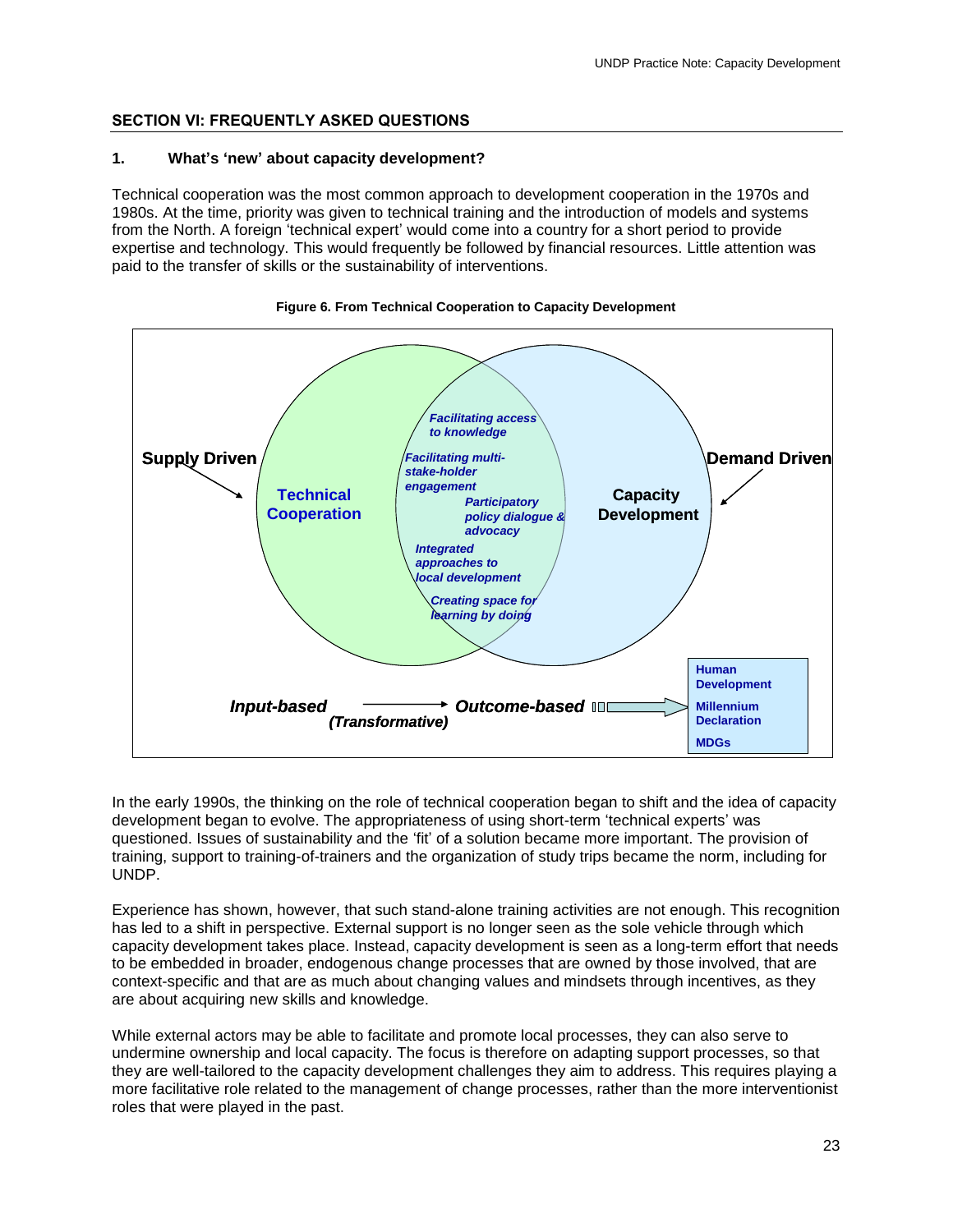# **2. How has UNDP's support to capacity development evolved?**

Over the years, UNDP has invested heavily in training and skills building of individuals. But, there is growing recognition that the other two levels of capacity (organizational and enabling environment) must also be supported to promote sustainable capacity development.

A political shift is also underway, building on the acknowledgement that UNDP can support countries without playing a direct execution role. For example, in a country in Latin America, UNDP is transitioning from providing procurement services to strengthening the capacities of government procurement agencies.

# **3. What is UNDP's unique value proposition in supporting capacity development?**

There are many public and private organizations that support capacity development. UNDP's unique value comes from its:

- Building on a human development value base and combining that with a strong conceptual framework and a methodology that is based on its years of experience on the ground in countries around the world;
- Being in it for the long run. Capacity development is not a one-off intervention but a long-term process. Because of its long-running system of working through Country Offices, UNDP is able to stay engaged for the duration of a programme and beyond so that it can engage continually and then track and measure the results of its capacity development efforts. Since UNDP supports multiple programmes at any given time, it is able to provide capacity development support synergistically across all of these and reap economies of scale.
- Drawing on knowledge, examples and experiences from around the world. Its presence in 166 countries, its strong research base, and a long institutional memory in each country allows UNDP to draw intra-regional and intra-country comparisons and facilitate South-South learning and exchange.

# **4. How does capacity development relate to human development<sup>11</sup>?**

The human development approach – with its focus on the expansion and use of human capabilities – provides the conceptual basis for UNDP's commitment to capacity development. Defined as the process of enlarging the range of people's choices, it does not equate development to an increase in people's income but focuses on improving their overall well-being, which also depends on access to education and health care, freedom of expression, the rule of law, respect for diversity, protection from violence and the preservation of the environment. Whether these conditions exist, and whether people are able to use them to improve their well-being, depends on the existence of adequate capacities of individuals, organizations and the enabling environment.

Capacity development is, therefore, one of the most effective ways of fostering sustainable human development. By strengthening the capabilities of individuals and organizations and the capacities within the enabling environment, it helps lay the foundation for meaningful participation in national and local development processes and thereby sustainable development results. Conversely, improved human development (e.g. functional literacy, a healthy workforce) is conducive to capacity development.

# **5. How does capacity development relate to the Millennium Development Goals?**

The MDGs are a set of development outcomes; capacity development is a means of achieving them. UNDP therefore supports countries to develop their capacities to effectively access and manage the resources required to deliver on the MDGs, which involves the formulation, implementation and review of relevant policies, strategies and programmes. On a related note, while needs assessments focus on **what** needs to improve (interventions) and how much it will cost, capacity assessments focus on **how** the improvements will occur.

 $\overline{a}$ 

<sup>&</sup>lt;sup>11</sup> Based on UNDP 'A Think Piece on the Link between Human Development and Capacity Development' (forthcoming)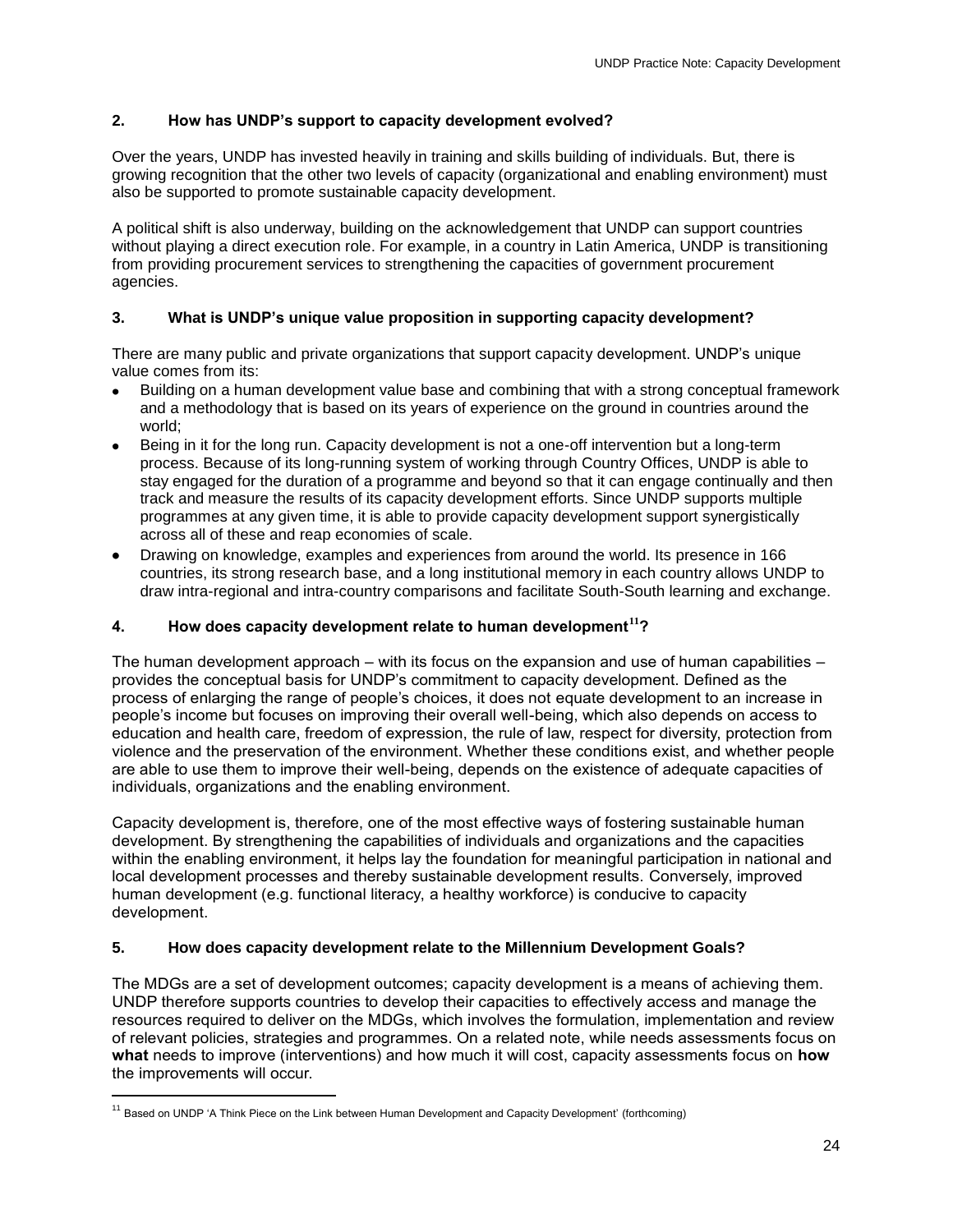# **6. How do functional and technical capacities relate in a capacity development response?**

UNDP supports the development of both functional and technical capacities. The exact mixture of capacities to be addressed through a capacity development response will depend on the outcome of a capacity assessment. Generally speaking, the functional capacities underpin or support the technical capacities needed in a certain sector or thematic context, as shown in Figure 7 below. For example, supporting the capacities of an electoral commission may require support for its capacities to plan, implement and review its activities, combined with specific technical skills to design an electoral system.



#### **Figure 7. Combining Functional and Technical Capacities**

# **7. What is a national capacity development facility<sup>12</sup>?**

A national capacity development facility can be defined in two ways, depending on the specific country situation:

- During periods of transition, a national capacity development facility offers a common government-donor platform to support capacity development efforts, from short-term injections (e.g. salary support) and technical assistance for the drafting of a legal framework, to support for public administration and civil service reform and change management. National capacity development facilities allow different forms of fund management and programmatic engagement, through pooled funds, to be administered either by the government or by a lead donor.
- In less volatile development situations, a national capacity development facility functions as a platform that brings together all capacity development services that are provided to clients and partners in a country or sector under one umbrella. It covers services provided with regard to each step of the capacity development cycle as well as services provided to address specific priority application areas (aid management and coordination, climate change, HIV/AIDS or the delivery of local health care services). As such, it is a vehicle for bridging the gap between shorter- and long-term capacity development visions that must be linked to the on-going national reform processes and that need to be closely intertwined. A national capacity development facility provides support for capacity in incremental steps, ushers in economies of scale, and helps move capacities along a continuum of change.

# **8. What is a national capacity development strategy or framework?**

 $\overline{a}$ 

A national capacity development strategy helps to institutionalize a country's focus on and investment in capacity development and the activities to support it, within the framework of a poverty reduction strategy, national development strategy or sector plan. Through systematic identification of capacity assets and needs and allocation of roles and responsibilities (who does what) for meeting those needs and leveraging the assets, a national capacity development strategy helps to efficiently deploy resources and investments in capacity development in conjunction with a country's overall development framework. Such resourcing and operational responsibility allocation allows a country to carry the capacity development agenda forward in the long-term and provides a birds-eye-view picture to senior policy makers and managers about needs and priorities in the arena of capacity development.

 $12$  For more information on national capacity development facilities, please refer to UNDP (2007) and the website of the UNDP Regional Service Centre in Bratislava at http://europeandcis.undp.org/governance/lgdc/show/CB000A71-F203-1EE9-B2C08DF7C768D886, which contains a number of case studies on Capacity Development Facilities.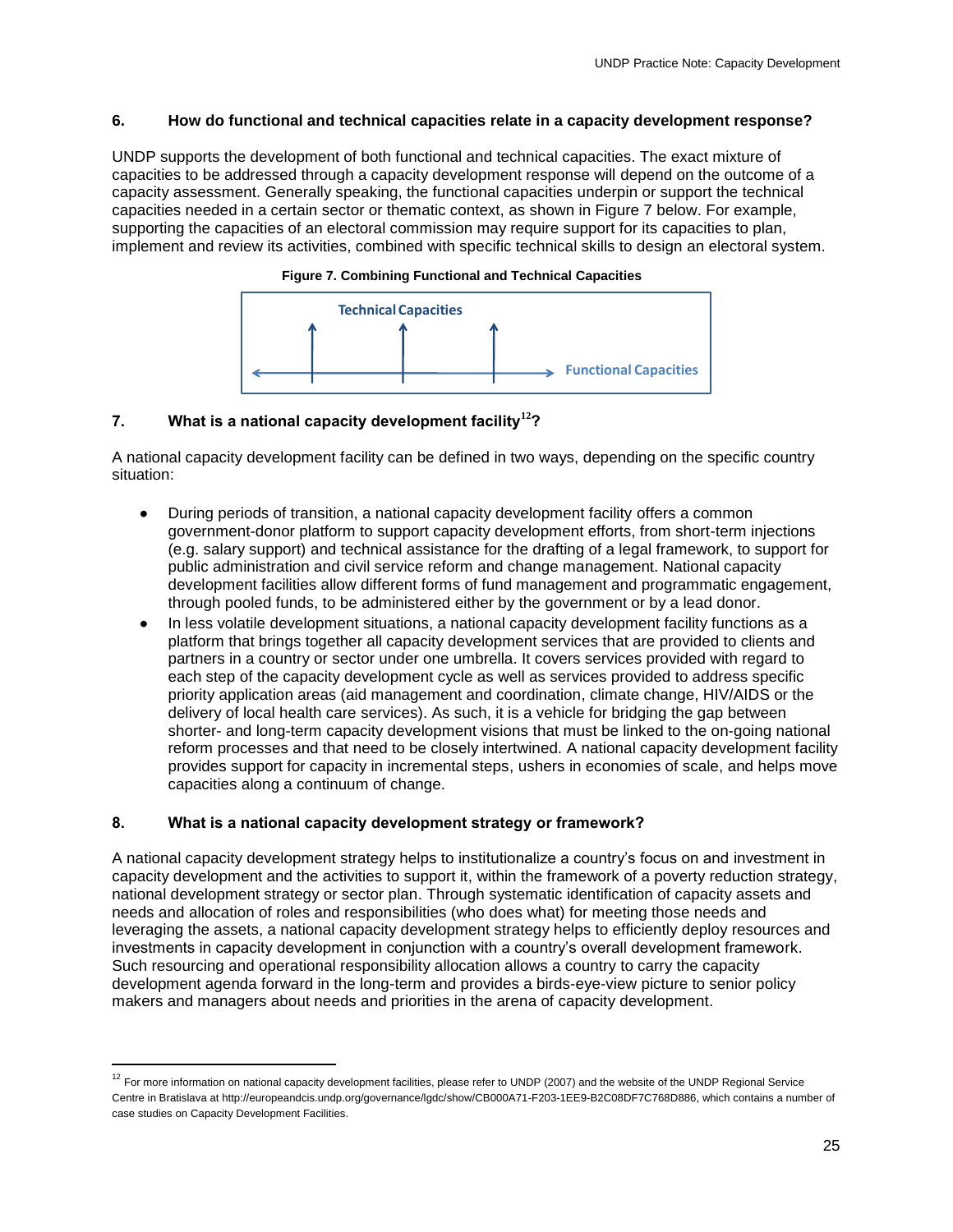# <span id="page-26-0"></span>**SECTION VII: CAPACITY DEVELOPMENT RESOURCES**

# <span id="page-26-1"></span>**1. UNDP capacity development knowledge resources**

#### **Theoretical and Case Study Publications**

- Capacity for Development: New Solutions to Old Problems
- Developing Capacity through Technical Cooperation
- Ownership, Leadership, and Transformation: Can We Do Better for Capacity Development?
- Action Brief on Capacities for Integrated Local Development
- Action Brief on Brain Gain
- Action Brief on Ethics and Values in Civil Service Reforms

#### **Practice Notes**

- Practice Note on Capacity Development
- Practice Note on Capacity Assessment

#### **Concept Notes on Core Issues**

- Institutional Reform and Change Management: Managing Change in Public Sector Organizations
- Incentive Systems: Incentives, Motivation and Development Performance
- Leadership Development: Leading Transformations at the Local Level
- Knowledge Services and Learning
- Mutual Accountability Mechanisms: Accountability, Voice and Responsiveness
- Multi-Stakeholder Engagement Processes

#### **Practice Notes on Capacity Development Applications**

- Practice Note on Supporting Capacities for Integrated Local Development
- Practice Note on Capacity Development during Periods of Transition  $\bullet$

#### **Concept Notes on Capacity Development Applications**

- Capacity Development and Aid Management
- Procurement Capacities  $\bullet$

# **Resource Guides and Tools**

- UNDP Capacity Assessment User's Guide and Supporting Tool
- A Review of Selected Capacity Assessment Methodologies
- UNDP Procurement Capacity Assessment User's Guide and Supporting Tool
- Guide on UNDP's Role in a Changing Aid Environment: Direct Budget Support, SWAps & Basket Funds  $\bullet$
- Leadership for Human Development
- Toolkit on Localising the MDGs
- Toolkit on Private Sector Development
- UNDP-LEAD Leadership Modules
- Resource Catalogue on Measuring Capacities: An Illustrative Guide to Benchmarks and Indicators
- Resource Catalogue on Capacity Development
- Manual for a Local Sustainable Development Strategy Formulation
- CSO Capacity Assessment Tools
- Applying a Human Rights-based approach to Development Cooperation and Programming

# **Training materials (for UNDP Staff)**

- Self-paced online course on Capacity Development (available through the UNDP Learning Management System)
- Self-paced online course on Capacity Assessment (available through the UNDP Learning Management System)

#### **Networks**

Capacity Development Network and Community of Practice

# **Capacity Development Websites/Knowledge Spaces**

- External Website: http://www.capacity.undp.org
- Internal Workspace: http://content.undp.org/go/topics/capacity
- Capacity.org: www.capacity.org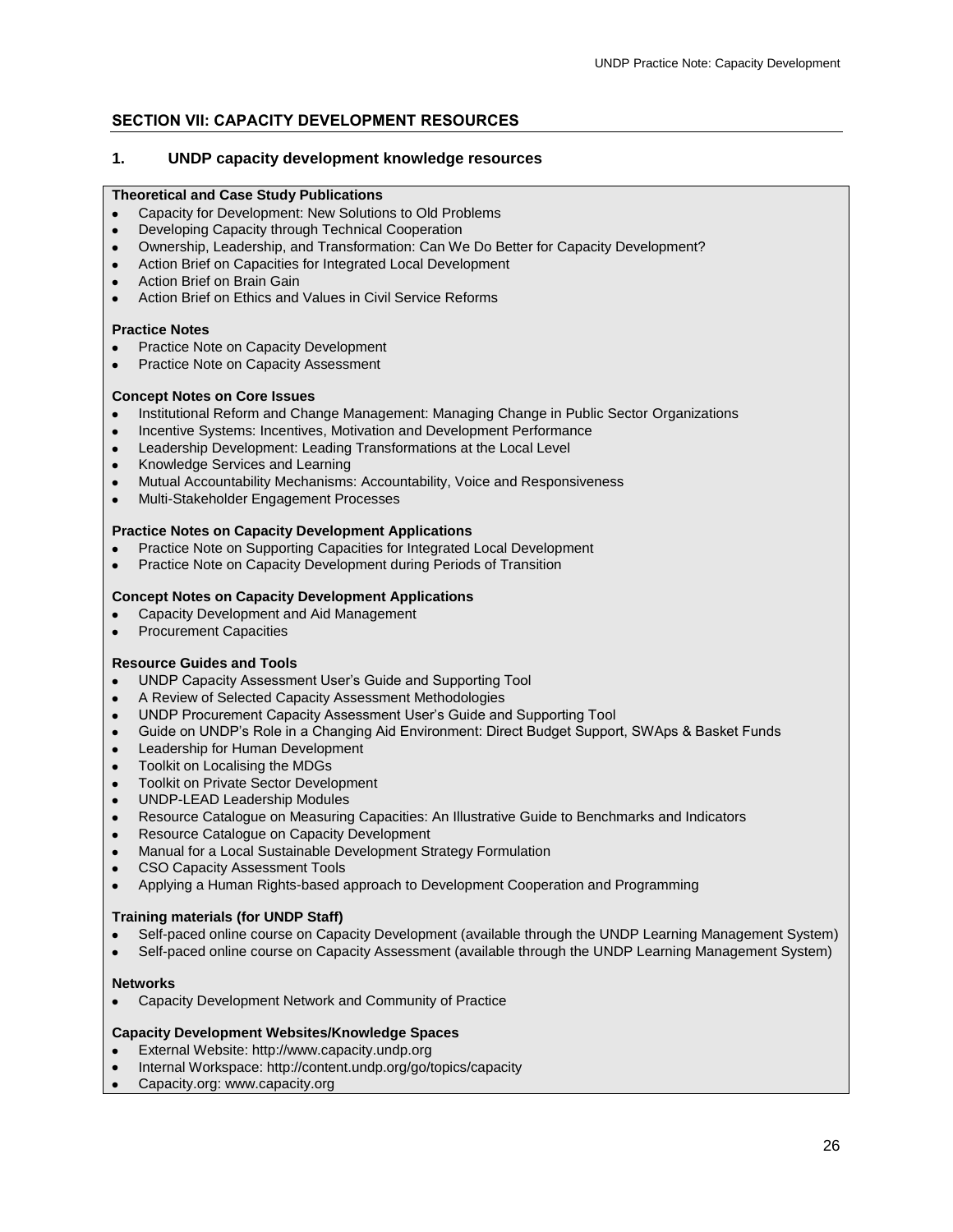# <span id="page-27-0"></span>**2. Other sources**

*Development Gateway Site on Capacity Development.* The topic page 'Capacity Development' aims to provide a knowledge networking tool for facilitating the exchange of information on capacity development principles, best practices and lessons from experience. Key issues include donor practices; fragile states; leadership; brain drain and capacity development for HIV/AIDS.

(http://topics.developmentgateway.org/capacitydevelopment/index.do)

*CIDA CD Extranet*. The purpose of the capacity development extranet site is to share information and analysis on capacity development in development cooperation. The audience includes CIDA's capacity development network, other CIDA personnel, and CIDA's partners in development in Canada and abroad. Requires user registration.

(http://remote4.acdi-cida.gc.ca/cd)

*Capacity Development Resource Center – World Bank Institute*. The Capacity Development Resource Center provides an overview of case studies, lessons learned, 'how to' approaches, and good practices pertaining to capacity development. It also includes links to international and local capacity development agencies and other knowledge sources including working papers, recent books, strategy notes, and diagnostics.

(http://web.worldbank.org/WBSITE/EXTERNAL/TOPICS/EXTCDRC/0,,menuPK:64169181~pagePK:6416 9192~piPK:64169180~theSitePK:489952,00.html)

*Impact Alliance*. The Impact Alliance is a global action network that brings together a diverse group of member organizations and individuals that are looking to share, learn and collaborate on capacity development. The Impact Alliance provides an online space for partners to exchange ideas and knowledge and to access information.

(http://www.impactalliance.org)

*Intrac – Praxis*. The PRAXIS Programme aims to enable civil society organizations to become more effective through the increased generation of, access to and exchange of innovative and contextually appropriate approaches to organizational capacity building. (http://www.intrac.org/pages/praxis.html)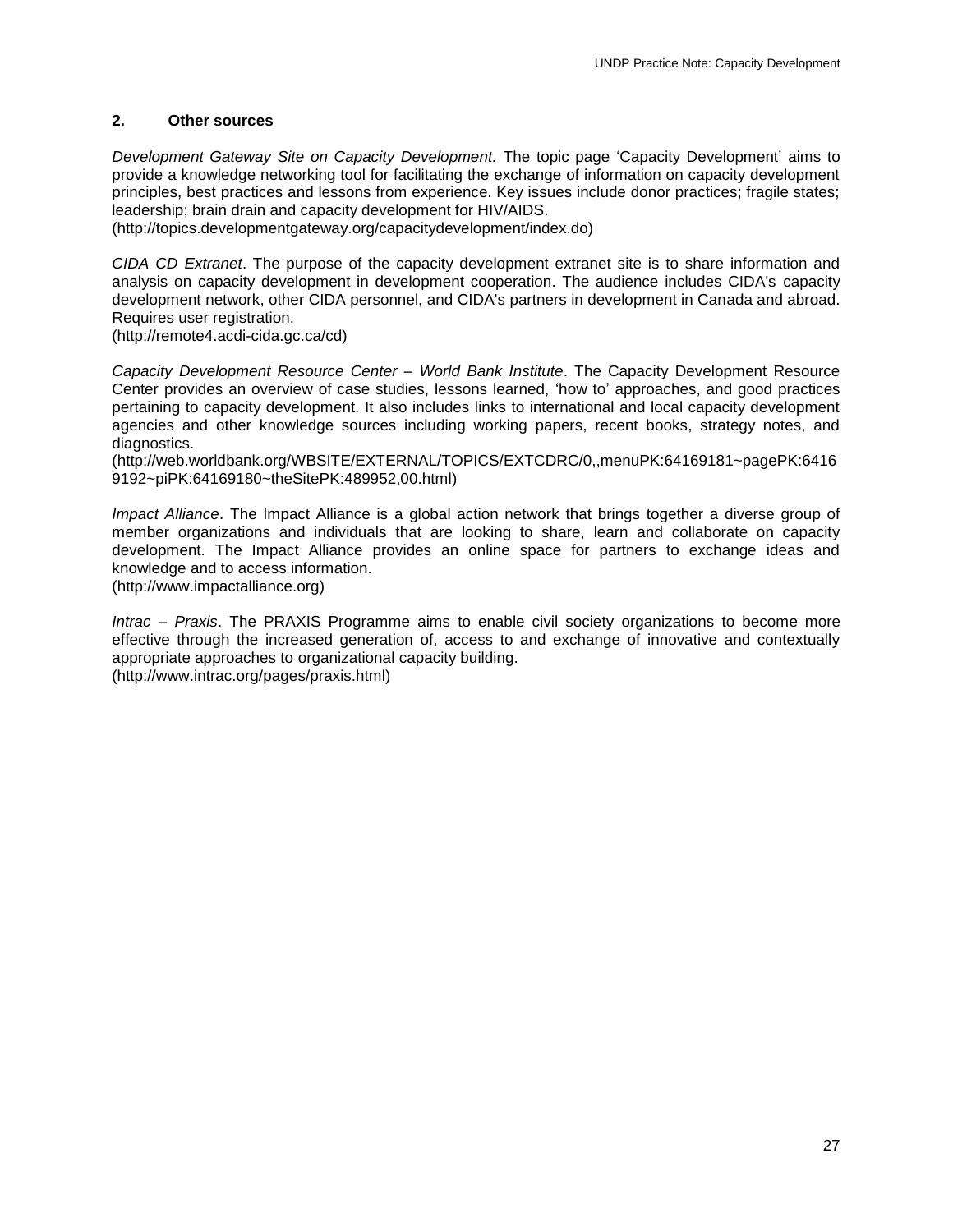# <span id="page-28-0"></span>**ANNEX 1: RESOURCES CONSULTED**

# **1. UN and UNDP**

Berg, E., 1993, *Rethinking Technical Cooperation: Reforms for Capacity-Building in Africa*, UNDP and Development Alternatives International. http://mirror.undp.org/capacity/about/ rethinking.htm

Browne, S. (ed.), 2002, *Developing Capacity through Technical Cooperation: Country Experiences*, UNDP/Earthscan.

http://www.capacity.undp.org/index.cfm?module=Library&page=Document& DocumentID=5016

Fukuda-Parr, S., Lopes, C. and Malik, K (eds), 2002, *Capacity for Development: New Solutions to Old Problems*. UNDP/Earthscan. http://www.capacity.undp.org/index.cfm?module=Library&page=Document &DocumentID=5017

Lopes, C. and Theisohn, T., 2003, *Ownership, Leadership and Transformation; Can we do better for Capacity Development?* UNDP/Earthscan. http://www.capacity.undp.org/index.cfm?module= Library&page =Document&DocumentID=5015

Morgan, P., 2002 Technical assistance: correcting the precedents, *UNDP Development Policy Journal*, 2, 1-22, http://www.capacity.undp.org/index.cfm?module=Library&page=Document&DocumentID =3892

United Nations, 2000, *General Assembly Resolution 55/2. United Nations Millennium Declaration*, [A/RES/55/2].<http://www.un.org/millennium/declaration/ares552e.htm>

United Nations, 2007, *Triennial Comprehensive Policy Review 2007*, http://www.un.org/esa/ coordination/A-C.2-62-L.63.pdf

UNDG, 2008, *UNDG Capacity Assessment Methodology–User Guide: for National Capacity Development*.

http://www.undg.org/docs/8947/UNDG-Capacity-Assessment-User-Guide-Feb-2008-FINAL.doc

UNDG, 2007, *2007 CCA/UNDAF guidelines*. http://www.undg.org/docs/6860/2007%20CCA%20and% 20UNDAF%20Guidelines%20FINAL.doc

UNDG, 2006, *Enhancing the UN's Contribution to National Capacity Development–a UNDG Position Statement*.

http://www.undg.org/docs/7144/UNDG%20Position%20Statement%20on%20CD%20% 20FINAL% 20sent%20out%2021%20Dec%202006.doc

UNDP, 2002, *Handbook on Monitoring and Evaluating for Development Results*, Evaluation Office, <http://www.undp.org/eo/documents/HandBook/ME-HandBook.pdf>

UNDP, 2003, *The PIU Dilemma: How to Address Project Implementation Units*

UNDP, 2006a, *Applying a Human Rights Based Approach to Development Cooperation and Programming*, Capacity Development Group. http://www.capacity.undp.org/index.cfm?module= Library&page=Document&DocumentID=6099

UNDP, 2006b, *Capacity Development and Aid Effectiveness: A UNDP Capacity Development Resource*, Capacity Development Group.

http://www.capacity.undp.org/index.cfm?module=Library&page =Document&DocumentID=6010

UNDP, 2007a, Capacity Development and Aid Effectiveness: Learning from Application (PowerPoint presentation for internal use), Capacity Development Group. UNDP, 2008a, *Capacity Assessment*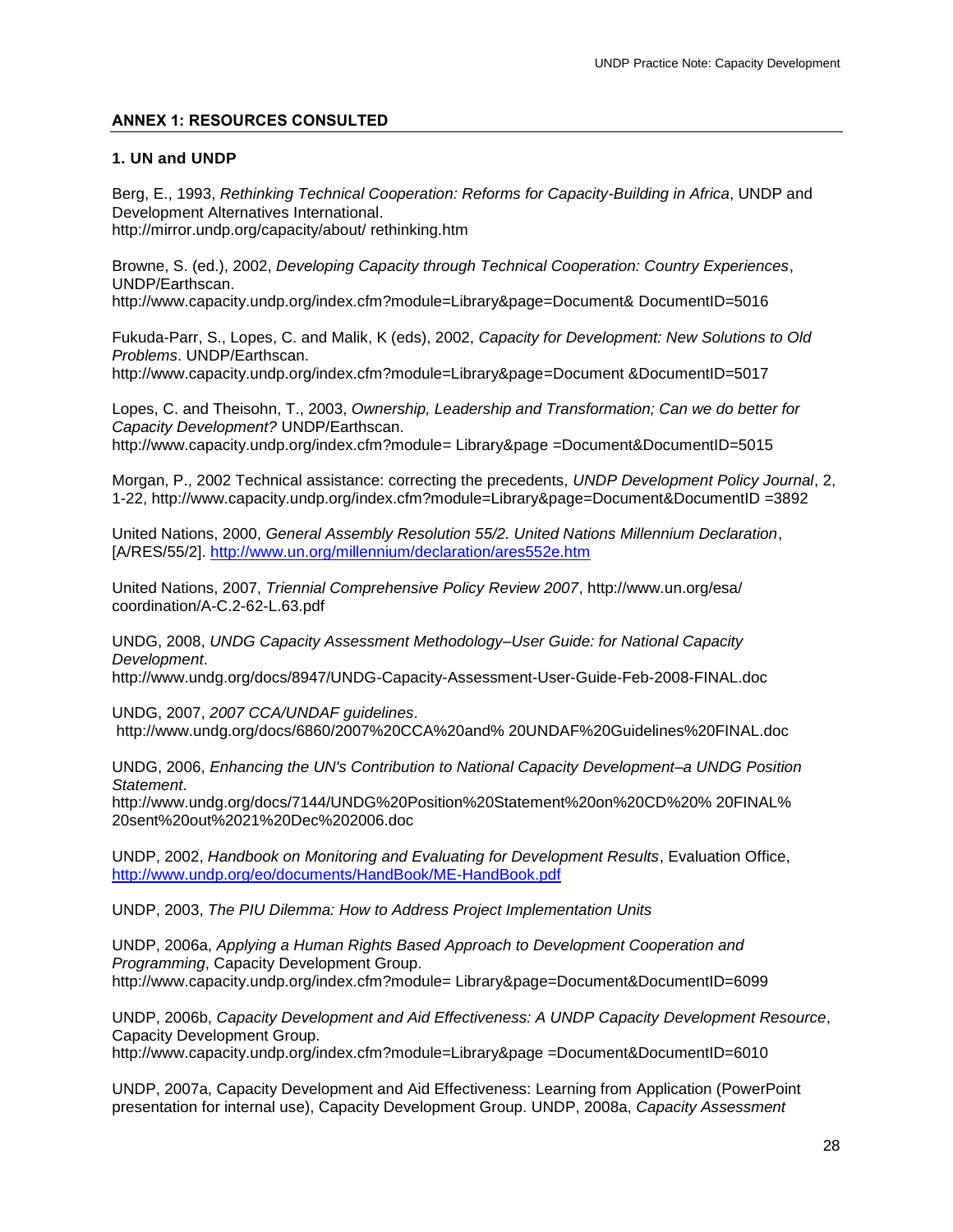*Practice Note*, Capacity Development Group,

<http://www.capacity.undp.org/index.cfm?module=Library&page=Document&DocumentID=5510>

UNDP, 2007b, *Practice Note on Capacity Development during Periods of Transition,* Capacity Development Group.

http://www.capacity.undp.org/index.cfm?module=Library&page= Document&DocumentID=6525

UNDP, 2008b, *Supporting Capacity Development: the UNDP Approach*, Capacity Development Group, <http://www.capacity.undp.org/index.cfm?module=Library&page=Document&DocumentID=6211>

UNDP, 2008c, *Strategic Plan 2008 – 2011* (Revised, May 22, 2008), <http://www.undp.org/execbrd/adv2008-annual.shtml>

UNDP, 2008d, *Developing Capacities for a Region in Transition (Annual Report 2007 - Capacity Development Team Europe & CIS),* Capacity Development Group, <http://europeandcis.undp.org/governance/show/B13FF5BA-F203-1EE9-B8A4977FFAB7AC67>

UNDP, 2008e, *Strengthening Capacities for Pro-poor Development (Annual Report 2007 - Capacity Development Team Africa),* Capacity Development Group.

UNDP, 2008f, *Capacity Development Asia (Annual Report 2007 – Capacity Development Team Asia),*  Capacity Development Group.

UNDP, *Results-based Capacity Development: A Concept Note on Measurement of Capacity Development Success* (forthcoming).

UNDP, *A Think Piece on the Link between Human Development and Capacity Development,* Capacity Development Group, (forthcoming).

UNFPA, *UNFPA's Support to National Capacity Development Achievements and Challenges*, (UNFPA Evaluation Report no. 20), 2004,<http://www.unfpa.org/monitoring/reports/evalreport20.pdf>

# **2. Other sources**

Bekele, E., 2006, *Enhancing Social Accountability Through Community Empowerment to Facilitate PASDEP/PRSP Implementation: The Case of Citizen Report Cards in Ethiopia*. Presented at the Human Development and Capability Association 2006 Annual Meeting, Groningen, the Netherlands, [http://www.capabilityapproach.com/pubs/4\\_5\\_Bekele.pdf?PHPSESSID=9143909defd665e9e38c0269a64](http://www.capabilityapproach.com/pubs/4_5_Bekele.pdf?PHPSESSID=9143909defd665e9e38c0269a644c27e) [4c27e](http://www.capabilityapproach.com/pubs/4_5_Bekele.pdf?PHPSESSID=9143909defd665e9e38c0269a644c27e)

Boesen, N., 2004, *Enhancing Public Sector Capacity –- What Works, What Doesn't and Why? A Literature Review for the OED Evaluation of World Bank Support for Capacity Building in Africa*, 2004, [http://www.nilsboesen.dk/docdata.php?doc\\_id=132](http://www.nilsboesen.dk/docdata.php?doc_id=132)

Boesen, N. and Therkildsen, O., *2005 A Results-Oriented Approach to Capacity Change*, DANIDA, <http://www.um.dk/NR/rdonlyres/780914AD-A4C4-42C2-8039-8115F4CA0DDB/0/KortCDbriefintro.pdf>

Commission for Africa, 2005, *Our Common Interest: Report of the Commission for Africa*, <http://www.commissionforafrica.org/english/report/introduction.html>

DFID, 2001, *Making Government Work for Poor People – Building State Capability: Strategies for Achieving the International Development Targets,* http://www.dfid.gov.uk/pubs/files/tspgovernment.pdf

DFID, 2003, *Promoting Institutional and Organisational Development – A Source Book of Tools and Techniques*, http://www.dfid.gov.uk/pubs/files/prominstdevsourcebook.pdf